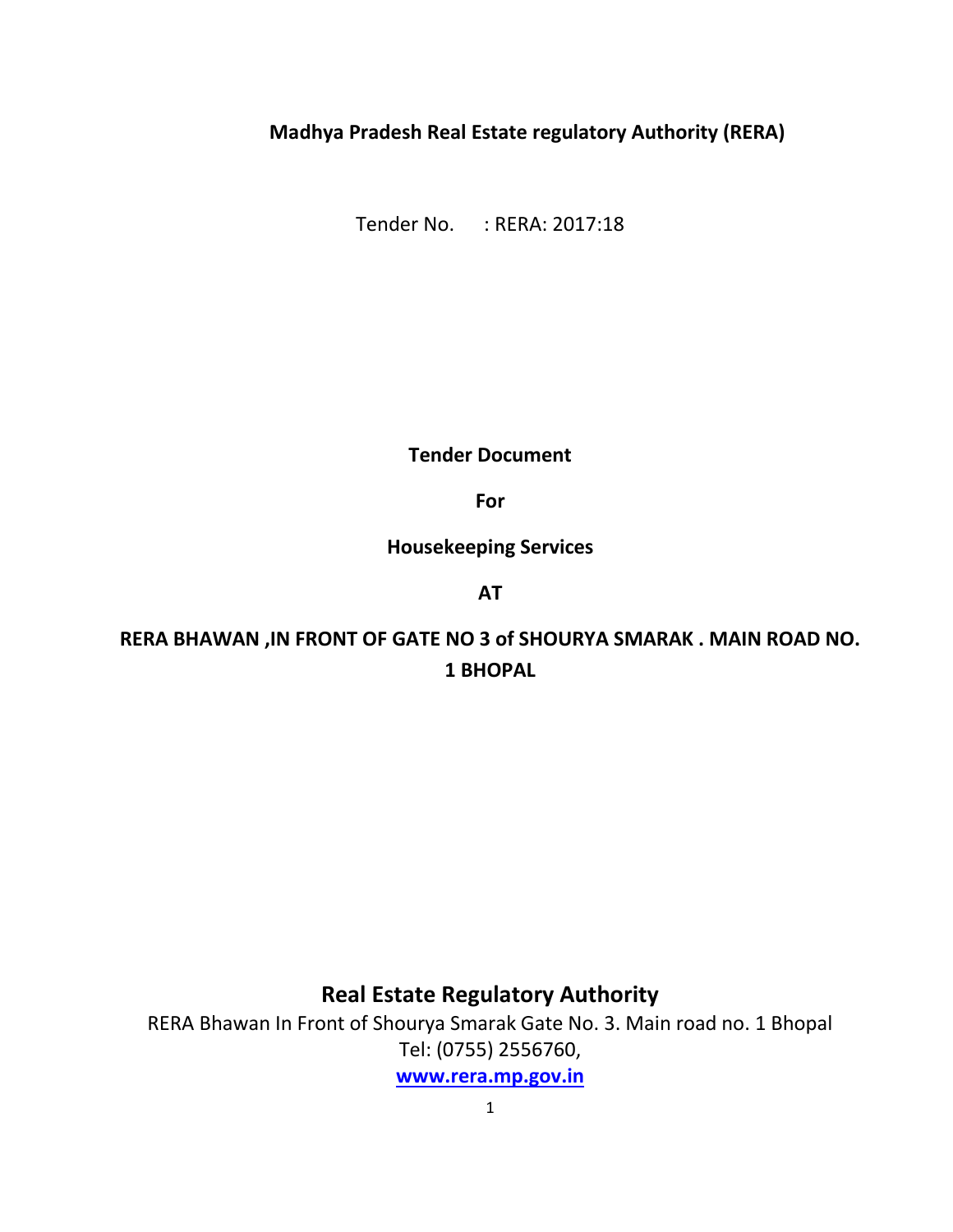### **INVITATION OF BIDS**

Secretary, RERA ,Bhopal invites Online Bids for Housekeeping Services at RERA Bhawan In Front of Gate-no 3,Shourya Smarak. Main road no. 1 Bhopal. Interested Bidders may obtain further information from RERA office, Bhopal.

| A            | Scope of Work                     | Housekeeping Services at RERA Bhawan                                                       |
|--------------|-----------------------------------|--------------------------------------------------------------------------------------------|
|              |                                   | In Front of Gate No 3, Shourya Smarak.                                                     |
|              |                                   | Main road no. 1 Bhopal                                                                     |
| <sub>R</sub> | <b>Cost of Tender Document</b>    | Rs. 1000/- (Rupees One thousand only<br>(non-refundable) payable online.                   |
| C            | <b>Processing Fee</b>             | 250/- (non-refundable)+Service tax extra<br>$-$ payable online.                            |
| D            | Purchase start and end dates of   | Purchase start date 19/05/2017 from                                                        |
|              | Tender Documents.                 | 11.00 AM and end 06/06/2017 up to 3.00<br>PM.                                              |
| E            | Last date for submission of Bid.  | Date 07/06/2017 up to 3.00 pm                                                              |
| F            | Date of opening of Technical Bid. | Date 07/06/2017 at 4.00 PM                                                                 |
| G            | Date of Opening of Financial Bid. | Shall be Posted on website                                                                 |
| H            | EMD                               | Rs. 50,000/- (Rupees Fifty Thousand only)<br>Payable online.                               |
|              | Place of opening of Bids          | RERA Bhawan In Front of Gate<br>No.<br>3, Shourya Smarak. Main road no. 1<br><b>Bhopal</b> |
|              | Mode of submission of Bids        | <b>ONLINE</b>                                                                              |

### **NOTE:-**

- **1. Bids can be downloaded and purchased online from the website [www.mpeproc.gov.in](http://www.mpeproc.gov.in/) and can be viewed freely on website: www.rera.mp.gov.in**
- **2. Any future corrigenda/Information shall be posted on website [www.mpeproc.gov.in./www.rera.mp.gov.in](http://www.mpeproc.gov.in./www.rera.mp.gov.in)**
- **3. Our Helpline No. 0755-2556760**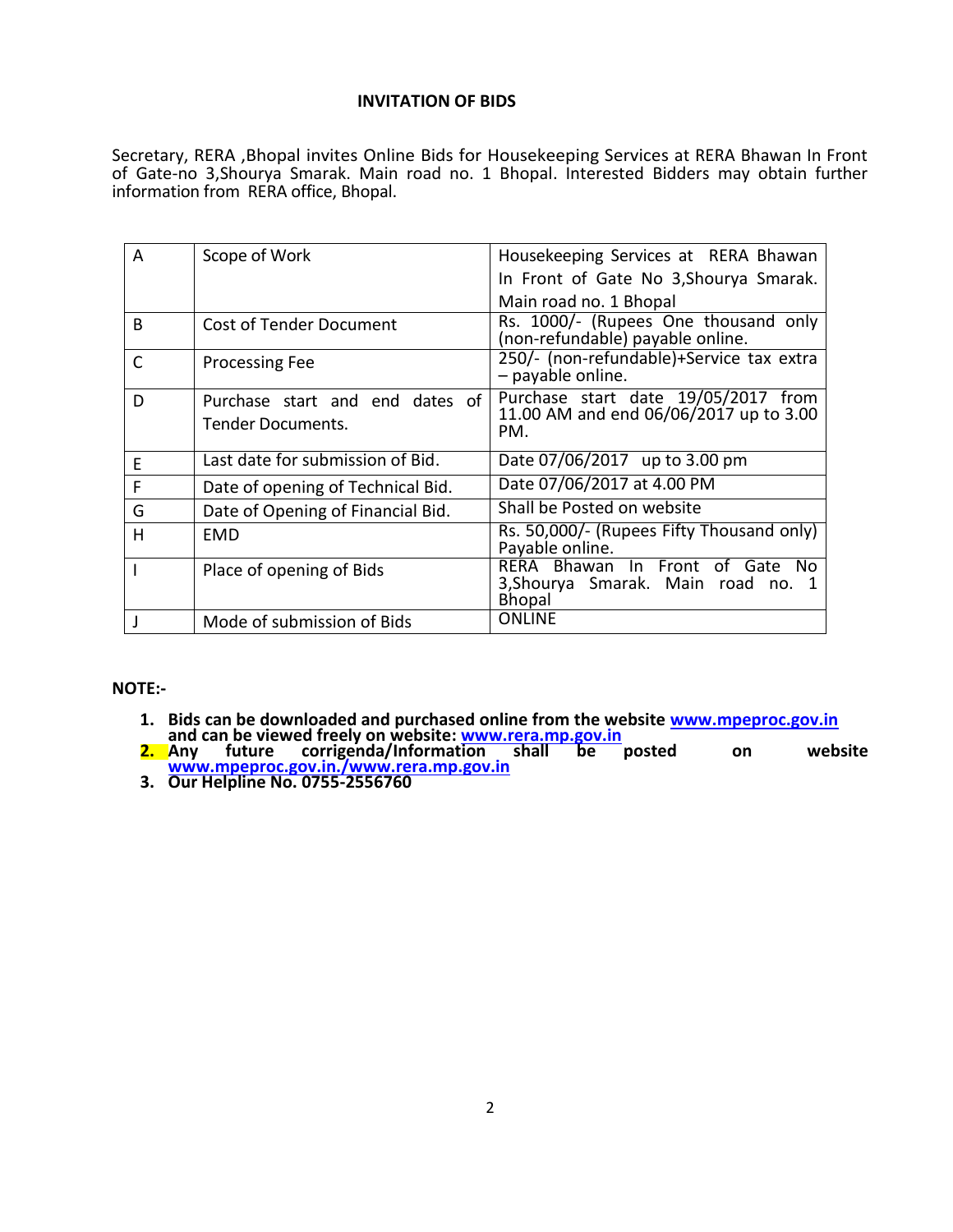# **Letter of Submission of Bid**

To, **Secretary** Real Estate Regulatory Authority Bhopal 462011, (M.P)

Dear Sir,

I/We, the undersigned, have read and examined in detail the specifications and all bidding documents and hereby declare that:

# **PRICE AND VALIDITY**

All the rates quoted in our proposal are in accordance with the terms as specified in bid documents. All the prices and other terms and conditions of this proposal are valid for a period of 180 calendar days from the date of the opening of the Bid.

We do herby confirm that our bid prices include all taxes and duties etc.

We hereby declare that if any Tax is altered under the law, we shall pay the same.

# **DEVIATIONS**

We declare that all the services shall be performed strictly in accordance with the technical specifications and other Bid conditions with no deviations.

# **QUALIFYING DATA**

We confirm that all information/data have been submitted is as required by you in your Bid document. We hereby declare that our proposal is made in good faith, without collusion or fraud and the information contained in the proposal is true and correct to the best of our knowledge and belief.

We further confirm that our organization:

- is not declared as insolvent or convicted for any offence by any Authority.
- is not prosecuted or suffered any penalty for violation of any labour laws by any Authority.
- is not a party to any cartel at any time for processing any contract including the present tender.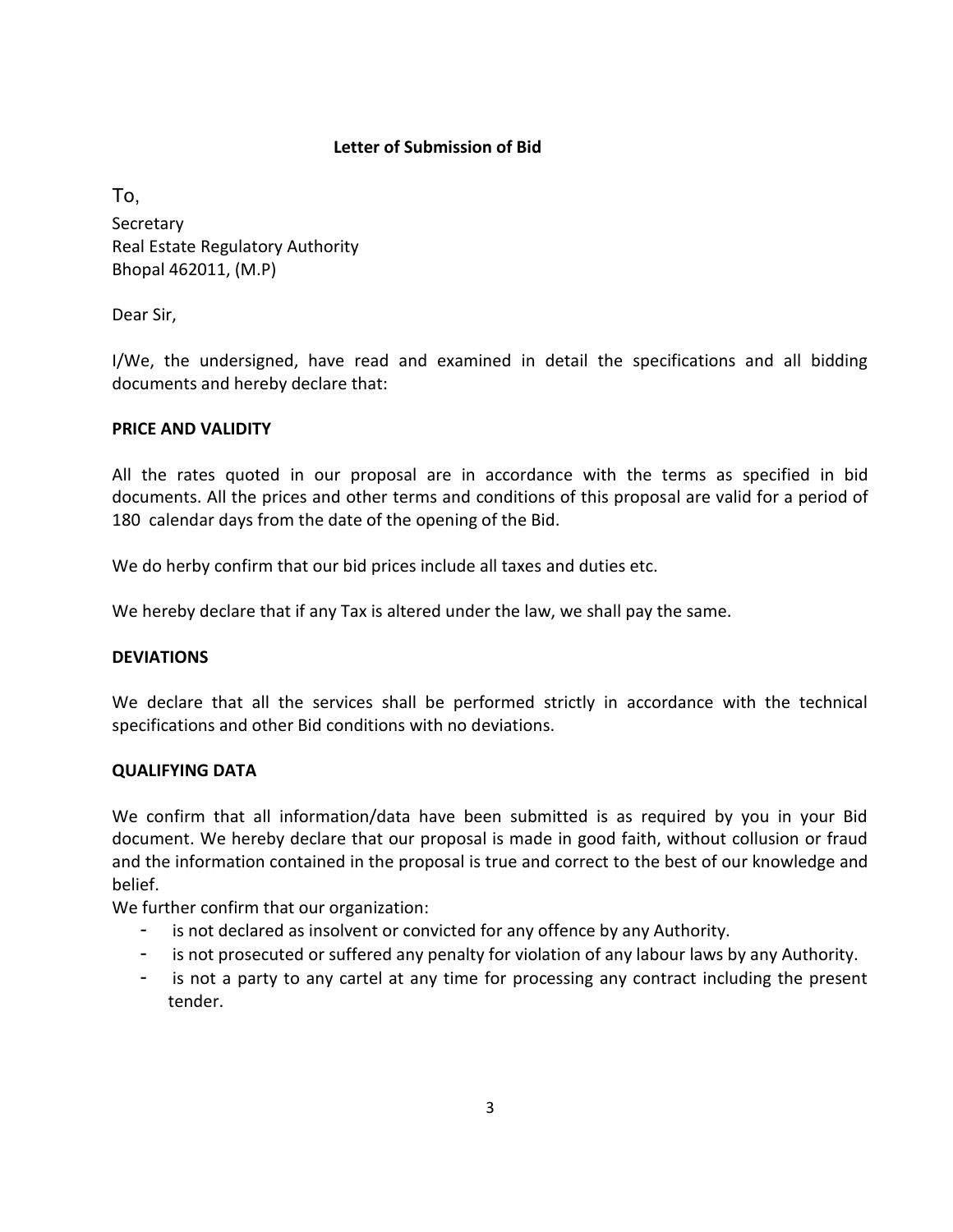I/We agree that in case any information is found to be incorrect, the Bid is liable to be rejected at any point of Bidding process.

We understand that you are not bound to accept the lowest or any bid you may receive.

 Thanking you, Yours Faithfully,

| (Signature of Bidder)<br>Date:<br>Place: | Name:<br>Designation: |
|------------------------------------------|-----------------------|
| <b>Business Address</b>                  | Seal:                 |
| Place:                                   | Designation:          |
| <b>Business Address</b>                  | Seal:                 |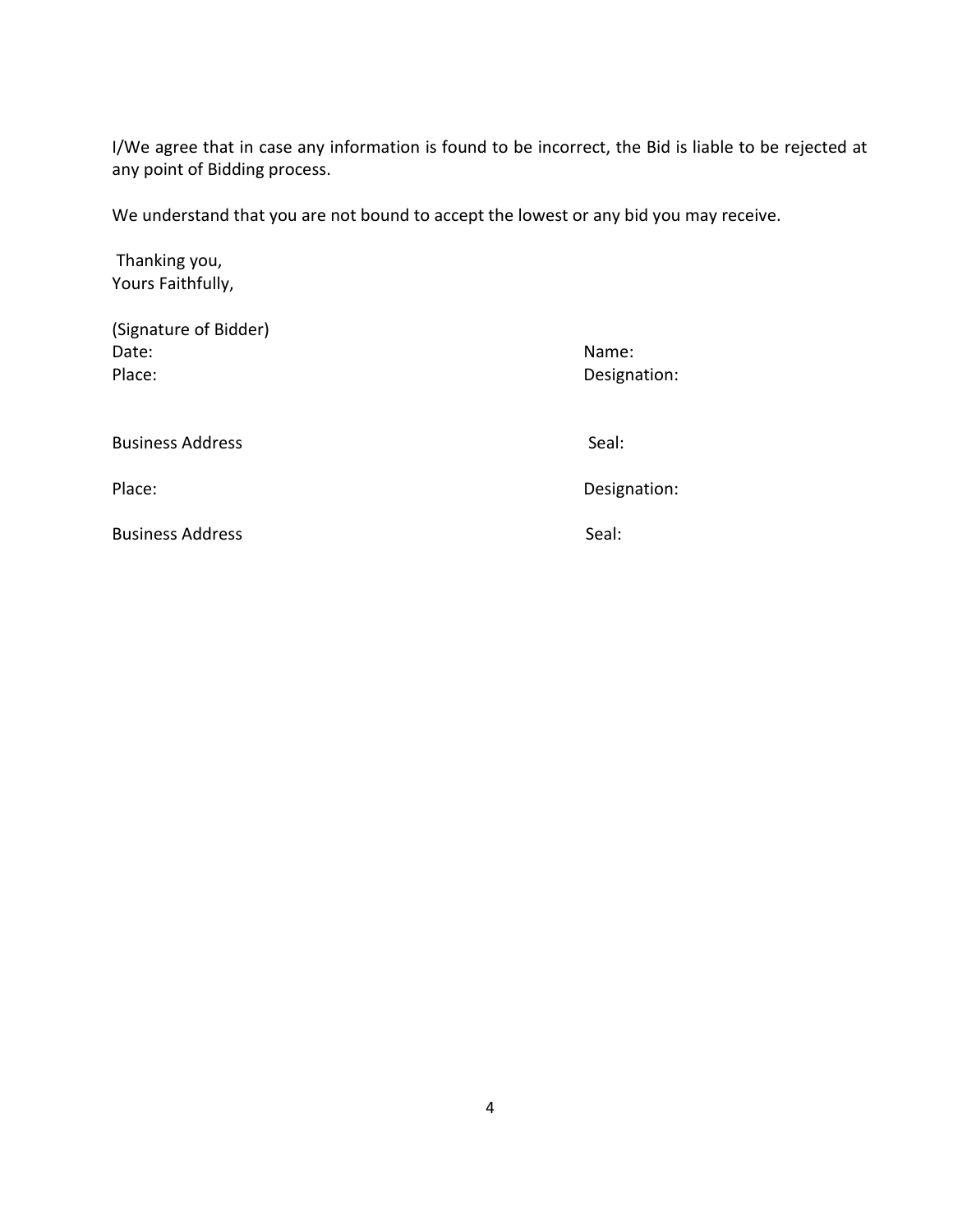### **INSTRUCTIONS TO BIDDER**

- 1. Bidders are required to submit bids online only.
- 2. Bids in physical form will not be considered/accepted.
- 3. The Bidders are required to **deposit bids, tender cost, Processing fee and EMD on online only**
- 4. Bidders are required to submit bids as per the timelines given in the invitation of bids.(Page No.2)
- 5. The bidders are required to submit a list of enclosures, if any.

Pre-qualification offer shall be opened only of those who have submitted the EMD as specified.

Financial offer shall be opened only of those who have submitted proper EMD and are selected in Pre-qualification Evaluation.

Each page of the tender document is required to be signed by the authorized signatory and deposited along with the pre-qualification offer.

6. All erasures, cuttings and alterations made while filling the offer document should be initialed by the authorized signatory. Overwriting of figures is not permitted.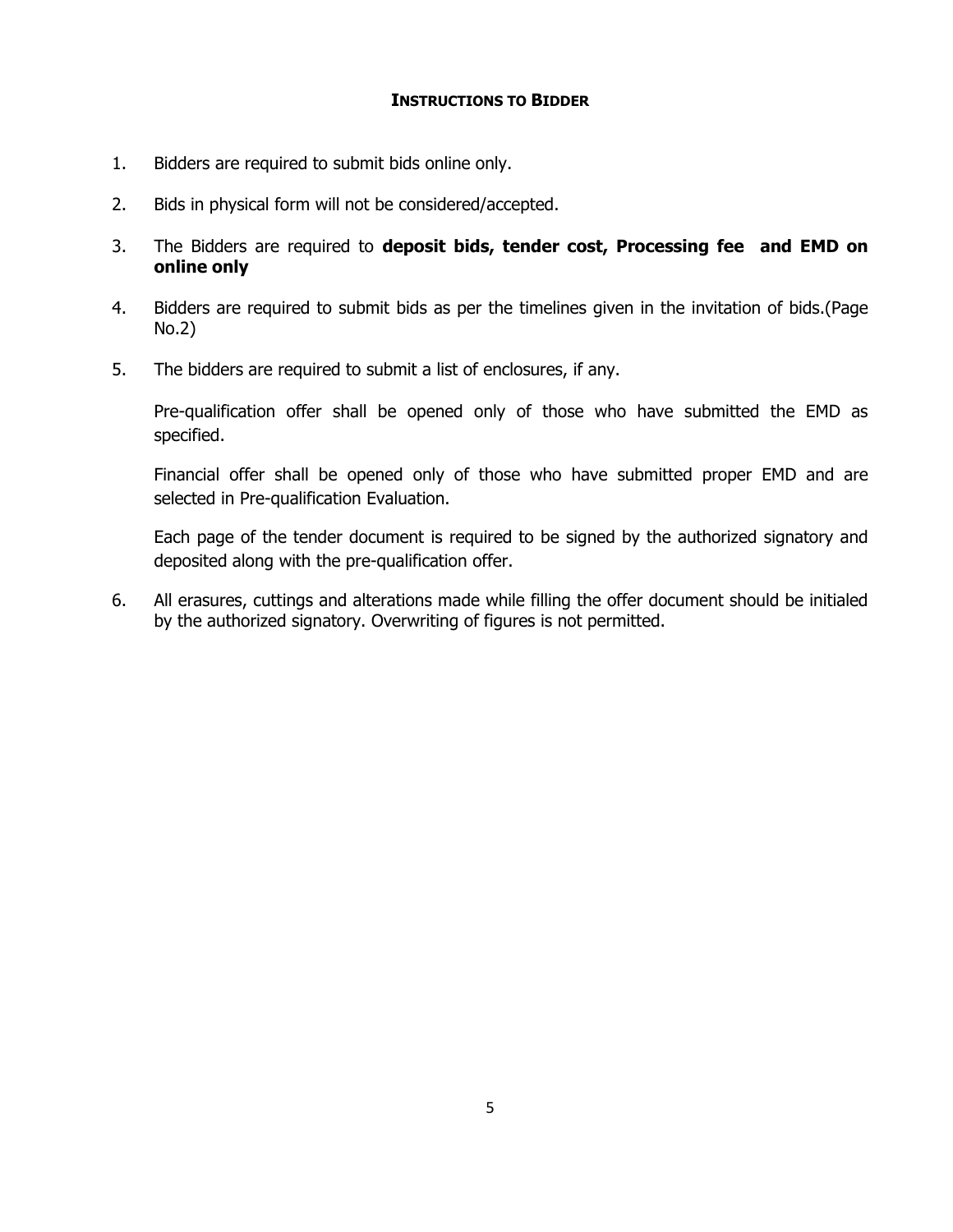# **GENERAL INFORMATION AND EMD DETAILS**

| 1.  | Name and Address of the Bidder                                                                     |  |
|-----|----------------------------------------------------------------------------------------------------|--|
| 2.  | Contact No.                                                                                        |  |
| 3.  | Telephone No.                                                                                      |  |
| 4.  | Fax                                                                                                |  |
| 5.  | E-Mail                                                                                             |  |
| 6.  | Category of the<br>Bidder(Whether<br>Partnership<br>Company,<br>firm<br>or<br>Proprietary Concern) |  |
| 7.  | Year of Establishment                                                                              |  |
| 8.  | Name of contact person                                                                             |  |
|     | Land Line No. $-$                                                                                  |  |
|     | Mobile No. -                                                                                       |  |
| 9.  | Sales Tax/Commercial Tax/CST Nos.                                                                  |  |
| 10. | Service Tax No.                                                                                    |  |
| 11. | Income Tax PAN No.                                                                                 |  |

**Note**: Separate sheets may be attached wherever necessary.

Signature of the Bidder With stamp and date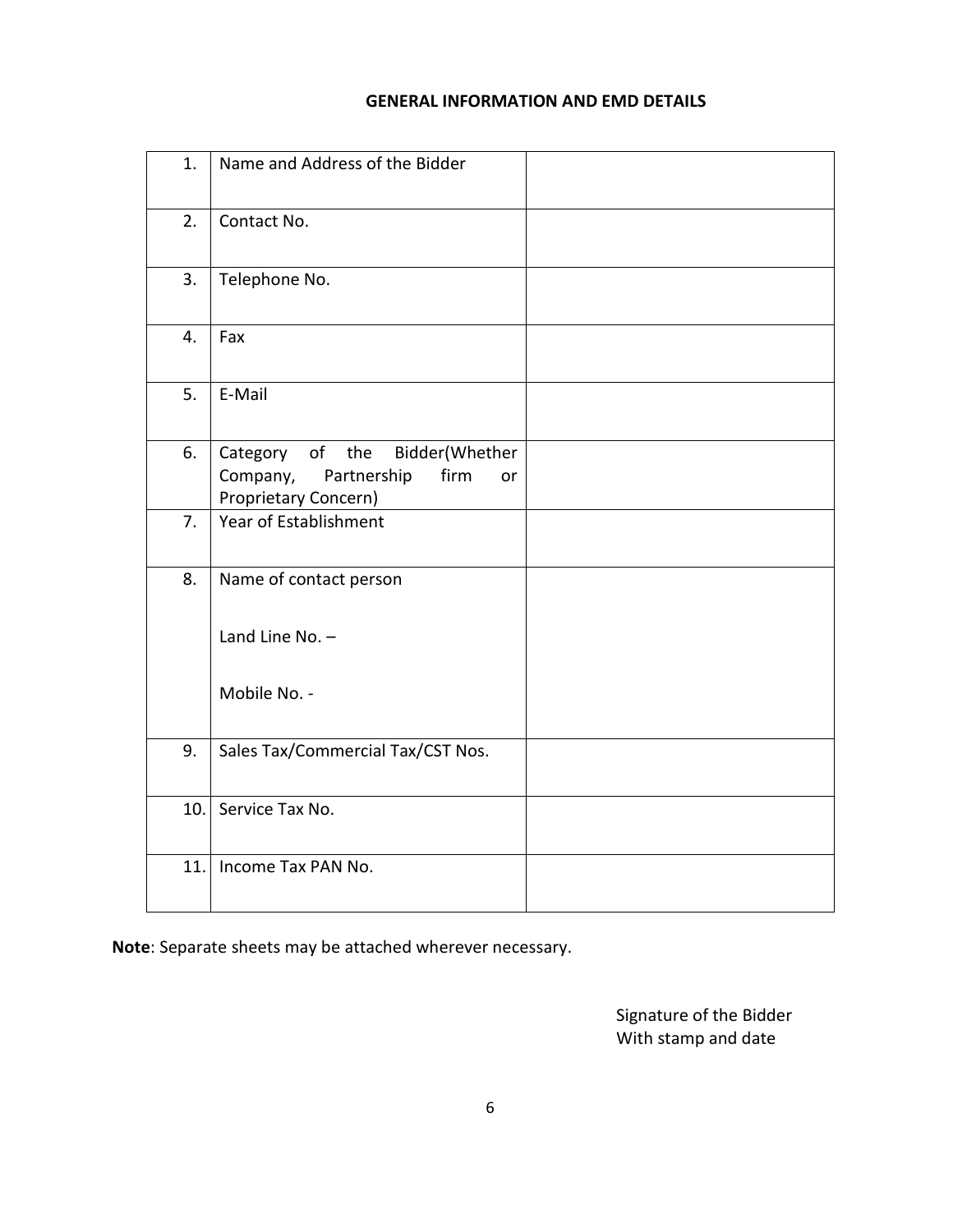#### **ESSENTIAL ELIGIBILITY CRITERIA**

- 1. Registered office or one of the branch office of the Bidder must be located in Bhopal (Bhopal address to be furnished).
- 2. Must have minimum experience of 5 years for providing House Keeping Services Satisfactorily to any Central/State PSU/Department or Private Limited firms of repute/3 star Hotels/Malls.
- 3. The Bidder must have a registration with provident fund, ESIC, PAN Number, service tax Number.
- 4. The Bidder must have deployed at least 25 Housekeeping Man-Power in 05 Institutions/Organization (each) in last two years.
- 5. The Bidder must have an average annual turnover of Rs 20 Lakhs Per Annum during the last two years.

#### **NOTE:-**

- **1.** DOCUMENTARY PROOF TO BE ATTACHED FOR ALL THE PARAMETERS OF EVALUATION.
- 2. Experience in the field of Housekeeping services will be considered on the basis of registration under ESIC Act/Companies Act/ Society Act/ Individual firm registration/ Shop and Establishment Act etc.
- 3. Turnover will be considered only on submission of full set of Audited Accounts/Auditors certificate for the years.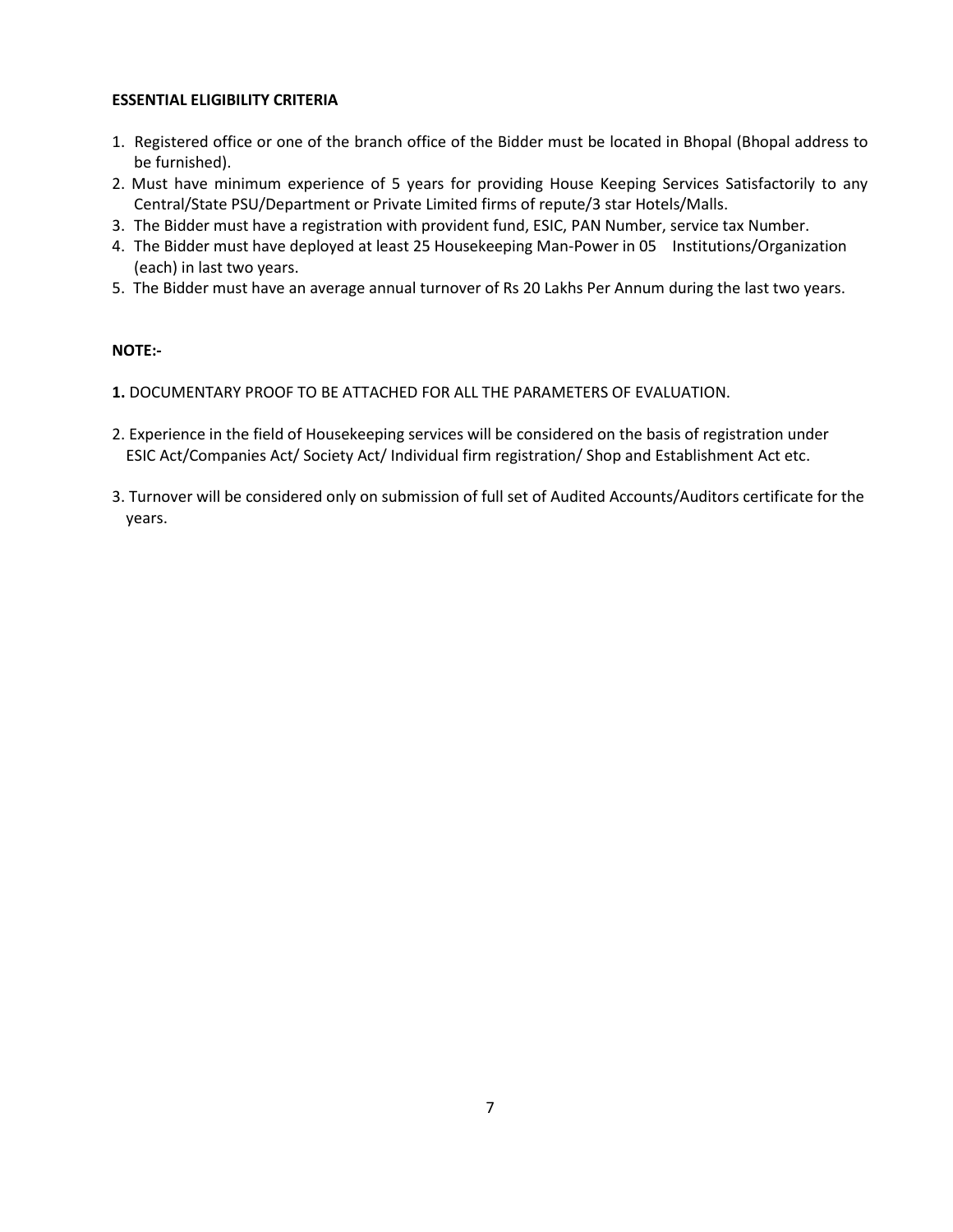# **Scope of Work**

The Bidder is intended for providing Housekeeping Services at RERA-Bhavan, In front Gate no 3 ,Shourya Smarak, Bhopal - 462011 as per the detailed scope of work as below:

# **1. Quantum of work:-**

1.1 Secretary RERA Bhopal intends to appoint a reputed Bidder for providing Housekeeping services at the location detailed below:

| Sr. | Tender No            | Location    | Plot        | Super    | Open    | Toilet         | Overhead/underground |
|-----|----------------------|-------------|-------------|----------|---------|----------------|----------------------|
| No  |                      |             | Area Sq     | Built up | Space   | <b>Block</b>   | Tank No.             |
|     |                      |             | Meter       | Area     |         | No.            |                      |
| 1.  | <b>Tender Notice</b> | <b>RERA</b> | <b>1000</b> | 800 Sq.  | 200 Sq. | $\overline{7}$ | 3                    |
|     | No. 03: RERA:        | Bhawan      | Sq.         | Mtr.     | Mtr.    |                |                      |
|     | P&A:2017:18          | In Front    | Mtr.        |          |         |                |                      |
|     |                      | of          |             |          |         |                |                      |
|     |                      | Shourya     |             |          |         |                |                      |
|     |                      | Smarak      |             |          |         |                |                      |
|     |                      | Gate No.    |             |          |         |                |                      |
|     |                      | Main<br>3.  |             |          |         |                |                      |
|     |                      | road no.    |             |          |         |                |                      |
|     |                      | 1 Bhopal    |             |          |         |                |                      |
|     |                      |             |             |          |         |                |                      |

• Subject to change.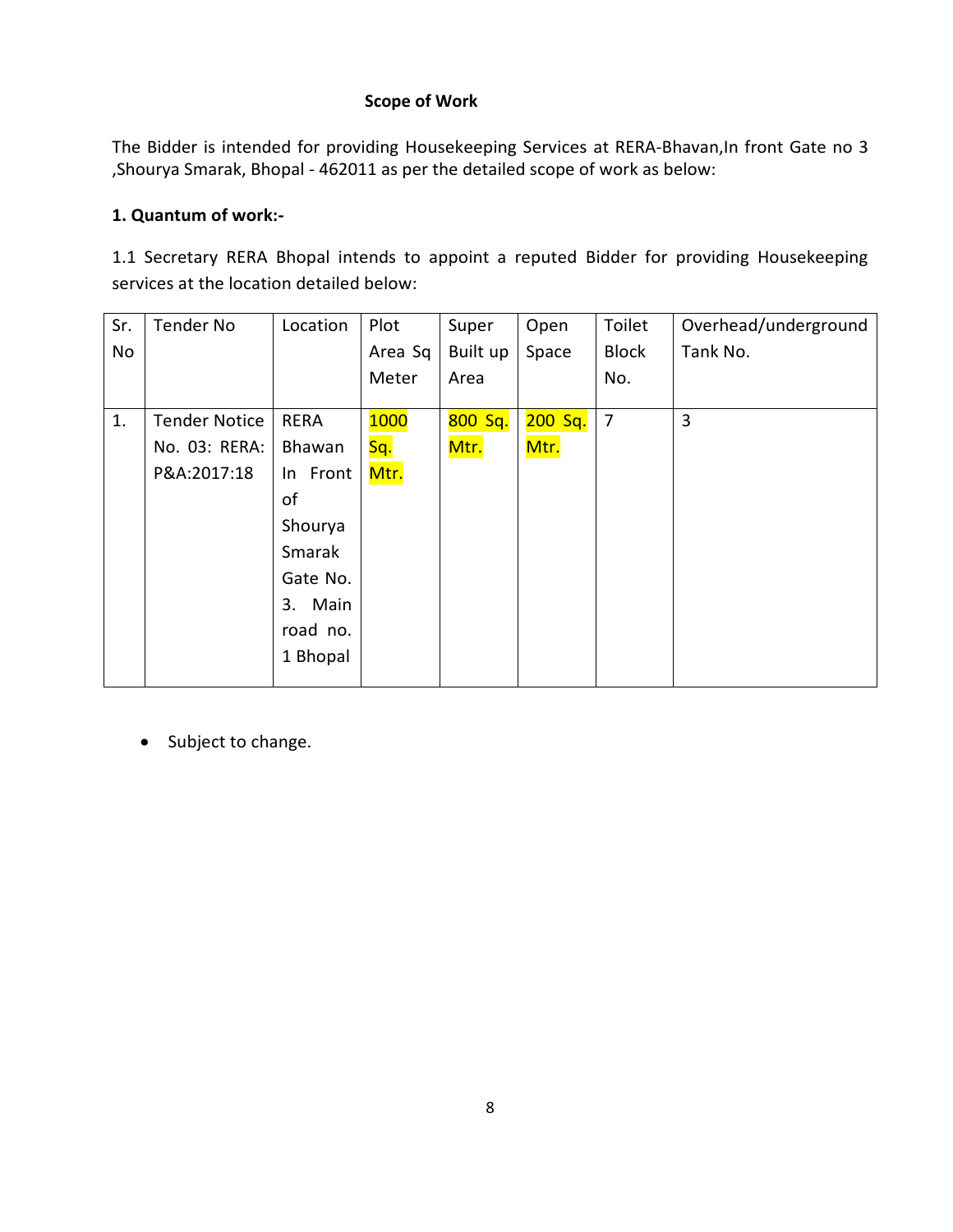# **2. SCOPE OF WORK**

 The works of Housekeeping services stipulated under this contract include broadly the following nature of work:-

Keeping the inside premises clean daily of residues/used materials and maintenance of floors, rooms, offices, in the respective buildings and cleaning of toilets/lavatory blocks with phenyl, liquid soaps, neptha balls etc. including removing cobwebs, birds nest etc. and disposal of garbage, wastes or any other sweeping garbage with all unskilled manpower, materials, tools and tackles etc as per details specifications and directions of the officer in charge on all the working days. The following procedure shall be adopted.

- 2.1 Sweeping, cleaning and wiping of closed and open area in entire building and surrounding area.
- 2.2 Dusting of furniture, office equipment, lightweight partitions, attachments and fixtures like fans, tubes, fire extinguishers, first aid boxes, fire alarm panels, notice boards as per periodicity prescribed.
- 2.3 Cleaning of water tanks (both underground as well as overhead) and well as per periodicity prescribed. Vendor has to ensure that person engaged for toilet cleaning will not be entrusted cleaning of water tank to maintain hygienic conditions.
- 2.4 Daily removing waste/garbage and dumping it at the place earmarked by the Local Municipal Authority for the purpose at the contractors' costs. The Bidder shall not dump it inside the premises.
- 2.5 Washing of tiles/concreted portion in the compound, sweeping and cleaning of terrace of all the buildings weekly.
- 2.6 Bidder shall also keep suitable supervisor to monitor the work.
- 2.7 The Secretary or designated officers by Secretary,RERA will inspect the cleaning daily.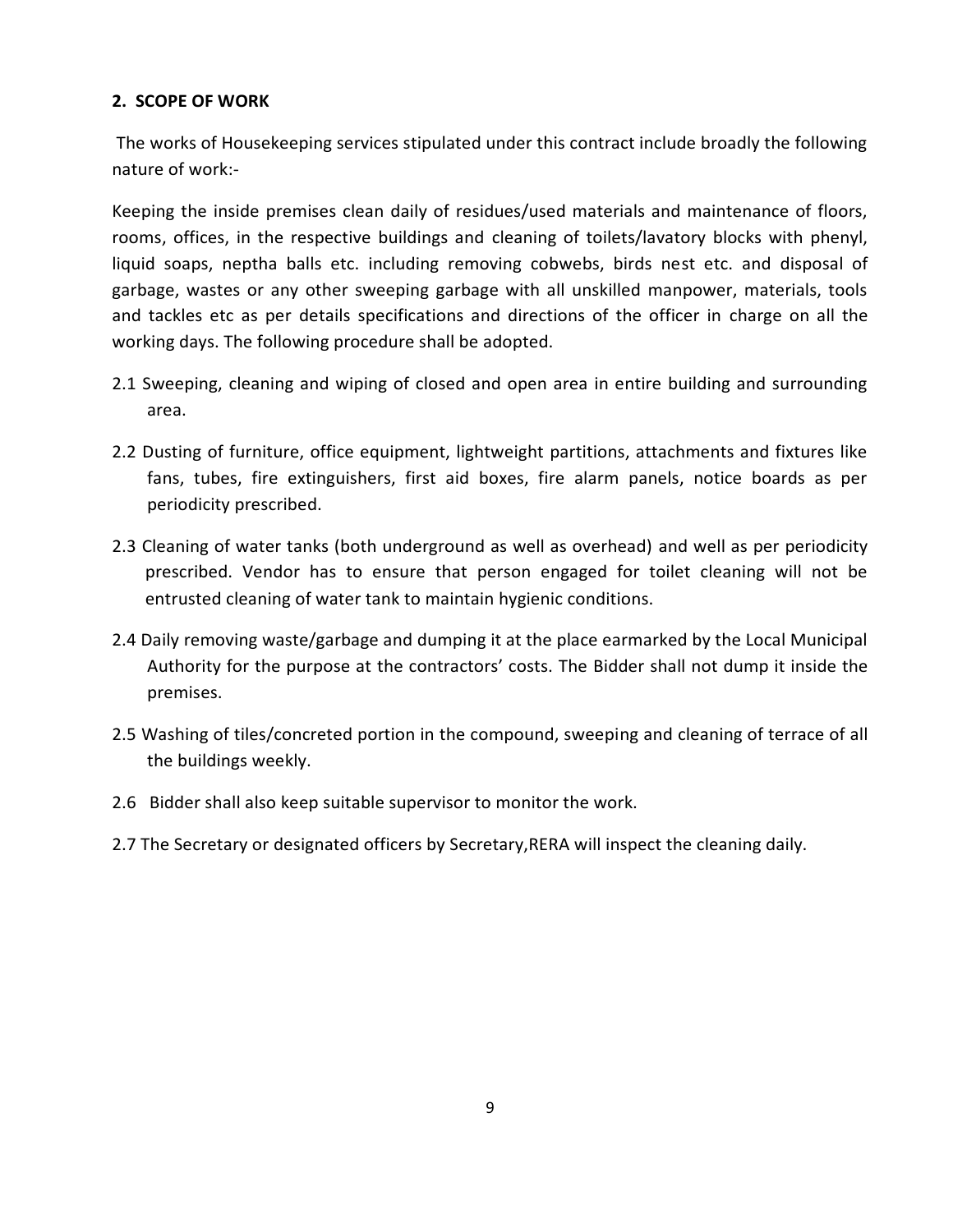# **3. SPECIFICATION AND PERIODICITY OF CARRYING OUT THE ACTIVITIES:**

# **3. 1) Cleaning of Urinals, Toilets & Bathrooms:**

- a) Toilet & Bathrooms shall be cleaned as per the time schedule given in Clause Nos. 4 & 5 Specification and periodicity of carrying out the activities of the Tender Document.
- b) For cleaning Toilet, the Bidder worker would sprinkle toilet cleaning material like Harpic, & then brush.
- c) Bathroom surface should be cleaned using Phenyl.
- d) Bidder should ensure that the Toilet pots are stain free
- e) Bidder should also ensure that both bathroom and toilets are free from any bad/foul smell.
- f) Bidder Shall keep a chart at suitable location and the Bidder supervisor will sign with date time on it after every cleaning.

# **3.2) Cleaning of Floor:**

# **a) Floor without carpet:**

- (i) Floor/ Corridors will be cleaned as per the time schedule given in Clause Nos. 4 & 5 Specification and periodicity of carrying out the activities of the Tender Document.
- (ii) The cleaning would be done first by brooming and then the floor would be mopped by water mixed with phenyl in 1:30 (one bucket of 20 litre with 100ml phenyl using rubber/cloth scrubber with bar type handle.

# **b) Floor with Carpet/Vinyl Floor:**

 Such floors are to be cleaned as per the time schedule given in Clause Nos. 4 & 5 Specification and periodicity of carrying out the activities of the Tender Document with Vacuum Cleaner.

# **3.3) Inside Office:**

- a. Dusting of entire furniture and office equipment with appropriate dusting cloths to be cleaned as per the time given in Clause Nos. 4 & 5 Specification and periodicity of carrying out the activities of the Tender Document.
- b. Floor without carpet will be cleaned daily first by broom and then will be mopped by water mixed with phenyl.
- c. Carpets, Sofa, curtains and file racks the same will be cleaned by vacuum cleaner every Monday, Wednesday, Friday.
- d. Toilet inside the office shall be clean like mentioned in toilet and urinals.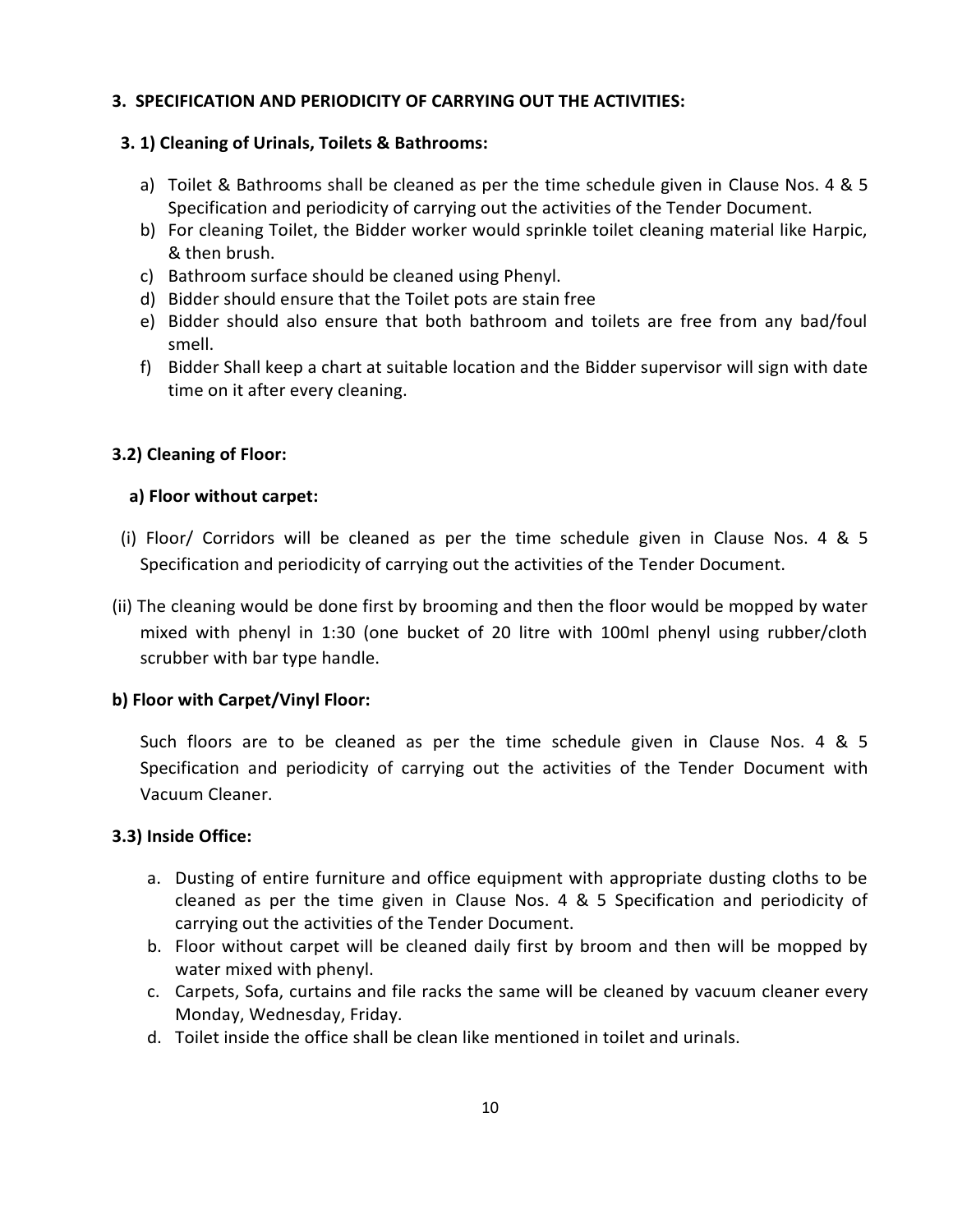# **3.4) General: Applicable to all**

- The entire floor area of including a stair cases, has to be swept as per the time schedule given in Clause Nos. 4 & 5 Specification and periodicity of carrying out the activities of the Tender Document.
- Dusting of light weight partitions, ceiling, fans, tubes and other fixtures, weekly preferably on Saturdays with wiping cloth/.
- Dusting of windows cleaning Glass Panel accessible both side by opening of windows. Windows have not accessible ordinary but required ladder such glass panel to be cleaned once in a Month.
- Washing of tiles in open/covered areas weekly once.
- Wiping the area of customer interface like, visitor's lawn, etc. daily (before 9.30 A.M) with suitable detergent as directed above.
- All passages, staircase should be swept and mopped out with water daily.
- Attachment on the walls like fire extinguishers, first aid boxes, notice boards should be cleaned daily.
- Cleaning of overhead/underground water tanks once in Quarter.
- Sweeping and cleaning of terrace of Technical, Administrative Buildings weekly.
- Removal of garbage/packing material from the entire rooms/halls/pantries/staircase daily.
- Cleaning of pantries/washbasins twice a day (with detergent/acid and put naphthalene balls).
- Cleaning of windows/doors/balconies/roof once in a week/as and when required.
- Cleaning of water coolers, dustbins, water flaks, and buckles with detergent at least once in a week as and when required during the week.
- Cleaning of sofa sets and curtains and file racks with vacuum cleaner thrice a week.
- Proper cleaning of brass doors knobs and name plates with brasso- once in week.
- Cleaning/sweeping of open area i.e. compound, basement, staircase, passages and toilets also to be carried out on Sunday and Holidays also as per requirement given by concerned authority.
- Toiletries and other cleaning materials including vacuum cleaner to be provided should be of high quality and branded one.
- Contractor shall provide all materials/consumables required for the work at his own expenses and nothing extra shall be paid by RERA.

# 4. **TIME SCHEDULE OF WORKS OF HOUSE KEEPING AND FACILITY MANAGEMENT ACTIVITIES**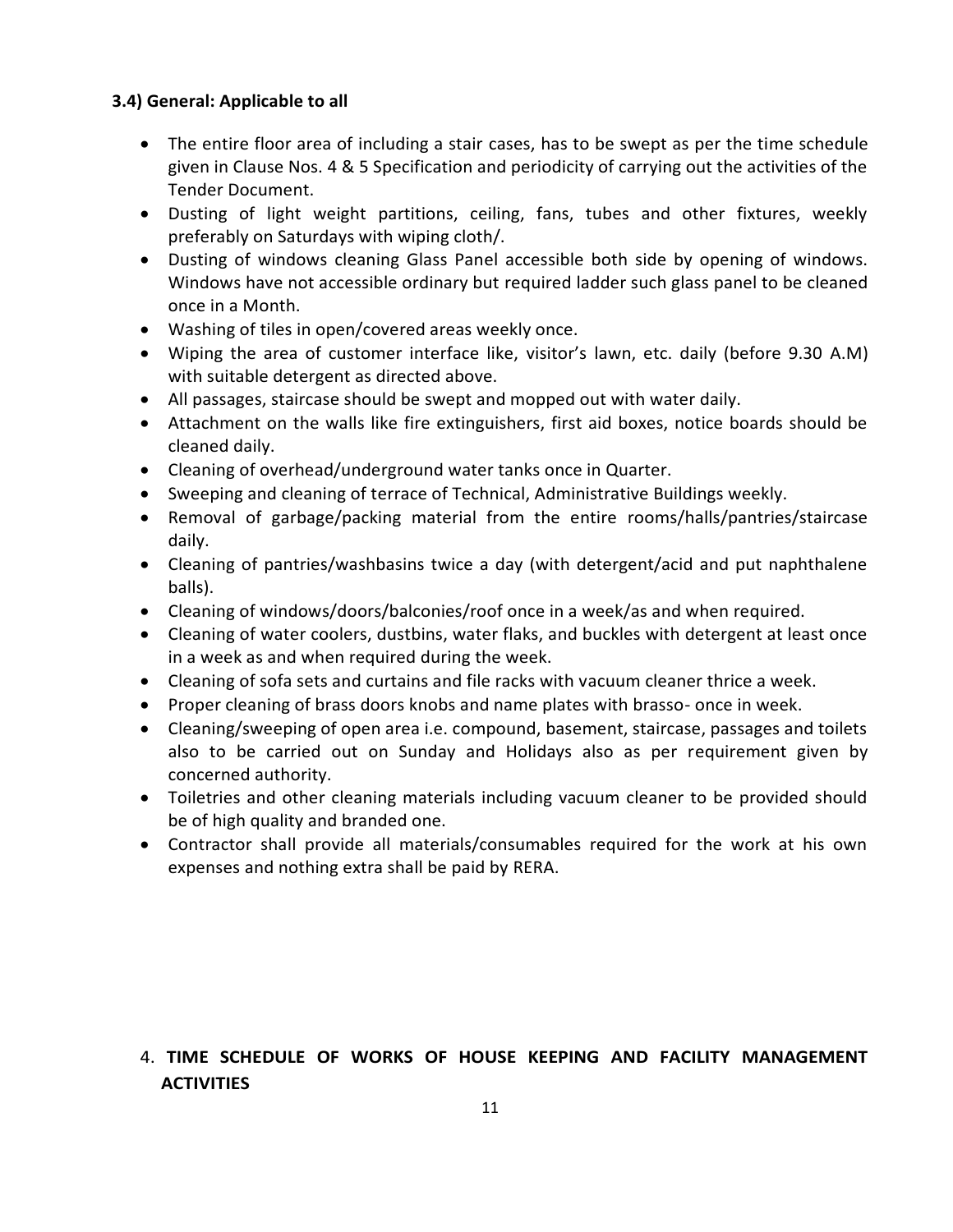| Sr.No. | Item                        | <b>Activities</b>                         | <b>Frequency</b>                   | <b>Work</b><br>be<br>to |
|--------|-----------------------------|-------------------------------------------|------------------------------------|-------------------------|
|        |                             | involved                                  |                                    | completed               |
|        |                             |                                           |                                    | During day and          |
|        |                             |                                           |                                    | time.                   |
| 01.    | surfaces on the<br>ACP      | &<br>Maintenance                          | Once<br>in<br>every                | As<br>per               |
|        | periphery of the RERA       | cleaning of ACP                           | Quarter<br>or<br>as                | instructions            |
|        | Bhawan<br>Front of<br>In    | surfaces on the                           | required<br>to                     |                         |
|        | Shourya Smarak Gate         | periphery of the                          | maintain<br>proper                 |                         |
|        | No. 3. Main road no.1       | RERA Bhawan In<br>Front of Shourya        | cleaning.                          |                         |
|        | <b>Bhopal</b>               | Smarak Gate No.                           |                                    |                         |
|        |                             | 3. Main road no.                          |                                    |                         |
|        |                             | 1 Bhopal                                  |                                    |                         |
| 02.    | walls<br>the<br>Glass<br>on | Maintenance<br>&                          | Once<br>in<br>every                | As<br>per               |
|        | periphery of the RERA       | cleaning of Glass                         | week<br>or<br>as                   | instructions            |
|        | Bhawan<br>Front<br>of<br>In | walls<br>the<br>on                        | required<br>to                     |                         |
|        | Shourya Smarak Gate         | periphery of the                          | maintain<br>proper                 |                         |
|        | No. 3. Main road no. 1      | RERA Bhawan In                            | cleaning.                          |                         |
|        | <b>Bhopal</b>               | Front of Shourya                          |                                    |                         |
|        |                             | Smarak Gate No.                           |                                    |                         |
|        |                             | 3. Main road no.                          |                                    |                         |
|        |                             | 1 Bhopal                                  |                                    |                         |
| 03.    | <b>Toilets</b>              |                                           | 1. Deep cleaning   Two times a day | 08.30<br>a.m.<br>to     |
|        |                             | of<br>the<br>toilets                      | or more often as                   | 09.30 a.m & 01-         |
|        |                             | including<br><b>WCs</b>                   | required.                          | 30 p.m. to 03-00        |
|        |                             | and Urinals with                          |                                    | p.m                     |
|        |                             | attached<br>water                         |                                    |                         |
|        |                             | washbasins<br>and                         |                                    |                         |
|        |                             | by<br>using                               |                                    |                         |
|        |                             | disinfecting                              |                                    |                         |
|        |                             | like<br>materials                         |                                    |                         |
|        |                             | phenyl,<br>harpic,<br>vim, surf etc., and |                                    |                         |
|        |                             | also cleaning of                          |                                    |                         |
|        |                             | all<br>sanitary                           |                                    |                         |
|        |                             | fittings, tiles and                       |                                    |                         |
|        |                             | mirrors<br>the<br>on                      |                                    |                         |
|        |                             | the<br>walls<br>in                        |                                    |                         |
|        |                             | toilets.                                  |                                    | 08-30<br>a.m. to        |
|        |                             |                                           | Two times a day.                   | 09.30 a.m & 01-         |
|        |                             | 2. Sweeping the                           |                                    | 30 p.m to 03-00         |
|        |                             | floor<br>in<br>&                          |                                    | p.m                     |
|        |                             | with<br>mopping                           |                                    |                         |
|        |                             | water and Phenyl.                         |                                    | 08-30 a.m to 09-        |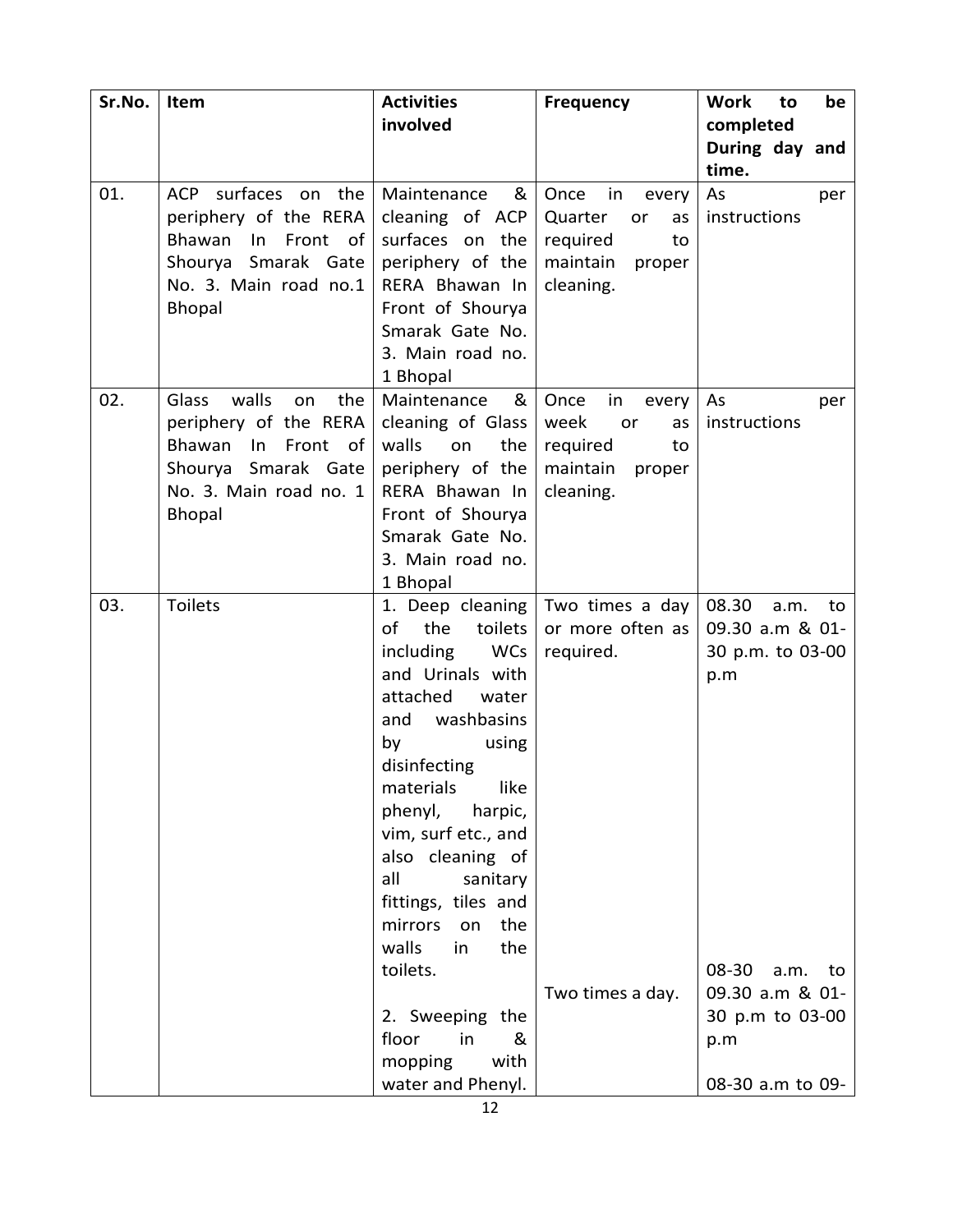|     |                              |                       | Daily<br>or<br>as | 30 a.m            |
|-----|------------------------------|-----------------------|-------------------|-------------------|
|     |                              | 3.<br>Putting         | required          |                   |
|     |                              | naphthalene balls     |                   |                   |
|     |                              | on urine pot &        |                   |                   |
|     |                              | wash basins.          |                   | 08-30 a.m. to 09- |
|     |                              |                       |                   |                   |
|     |                              |                       |                   | 30 a.m.           |
|     |                              | Removal<br>4.<br>of   | Daily<br>or<br>as |                   |
|     |                              | blockages<br>and      | required          |                   |
|     |                              | clogging in<br>the    |                   |                   |
|     |                              | washbasins<br>and     |                   |                   |
|     |                              | other<br>sanitary     |                   |                   |
|     |                              | fittings<br>the<br>in |                   |                   |
|     |                              | toilets for smooth    |                   |                   |
|     |                              | outflow<br>of         |                   |                   |
|     |                              | wastewater.           |                   | 08-30 a.m. to 09- |
|     |                              |                       |                   | 30 a.m.           |
|     |                              | 5. Collect all the    |                   |                   |
|     |                              | sweepings,            | Daily<br>or<br>as |                   |
|     |                              | garbage<br>and        | required          |                   |
|     |                              | wastes<br>and         |                   |                   |
|     |                              | the<br>dispose<br>of  |                   |                   |
|     |                              | the<br>to<br>same     |                   |                   |
|     |                              | nearest pit.          |                   |                   |
| 04. | Officer<br>chambers<br>&     | Sweeping<br>the       | Daily             | 08-30 a.m.<br>top |
|     | office<br>all<br>In<br>rooms | floor & mopping       |                   | 09-45 a.m         |
|     | buildings                    | with water and        |                   |                   |
|     |                              | phenyl.<br>Dusting    |                   |                   |
|     |                              | black<br>furniture,   |                   |                   |
|     |                              | boards,<br>doors,     |                   |                   |
|     |                              | windows,              |                   |                   |
|     |                              | partitions            |                   |                   |
|     |                              | including<br>the      |                   |                   |
|     |                              | particle<br>board,    |                   |                   |
|     |                              | glass<br>and          |                   |                   |
|     |                              | aluminum              |                   |                   |
|     |                              | channels etc.         |                   |                   |
| 05. | Lobby,<br>Passage<br>and     | Sweeping<br>the       | Two times a day.  | 08-30 a.m to 09-  |
|     | and<br>common<br>area        | Floor & mopping       |                   | 30 a.m & 01-30    |
|     | rooms and canteen            | with water and        |                   | p.m to 03-00 p.m  |
|     |                              | phenyl.               |                   |                   |
| 06. | Corridors<br>including       | of<br>Dusting         | Twice a week      | As<br>per         |
|     | and<br>common<br>space       | furniture,            |                   | instructions      |
|     | canteen                      | windows,<br>doors     |                   |                   |
|     |                              | pelmets<br>and        |                   |                   |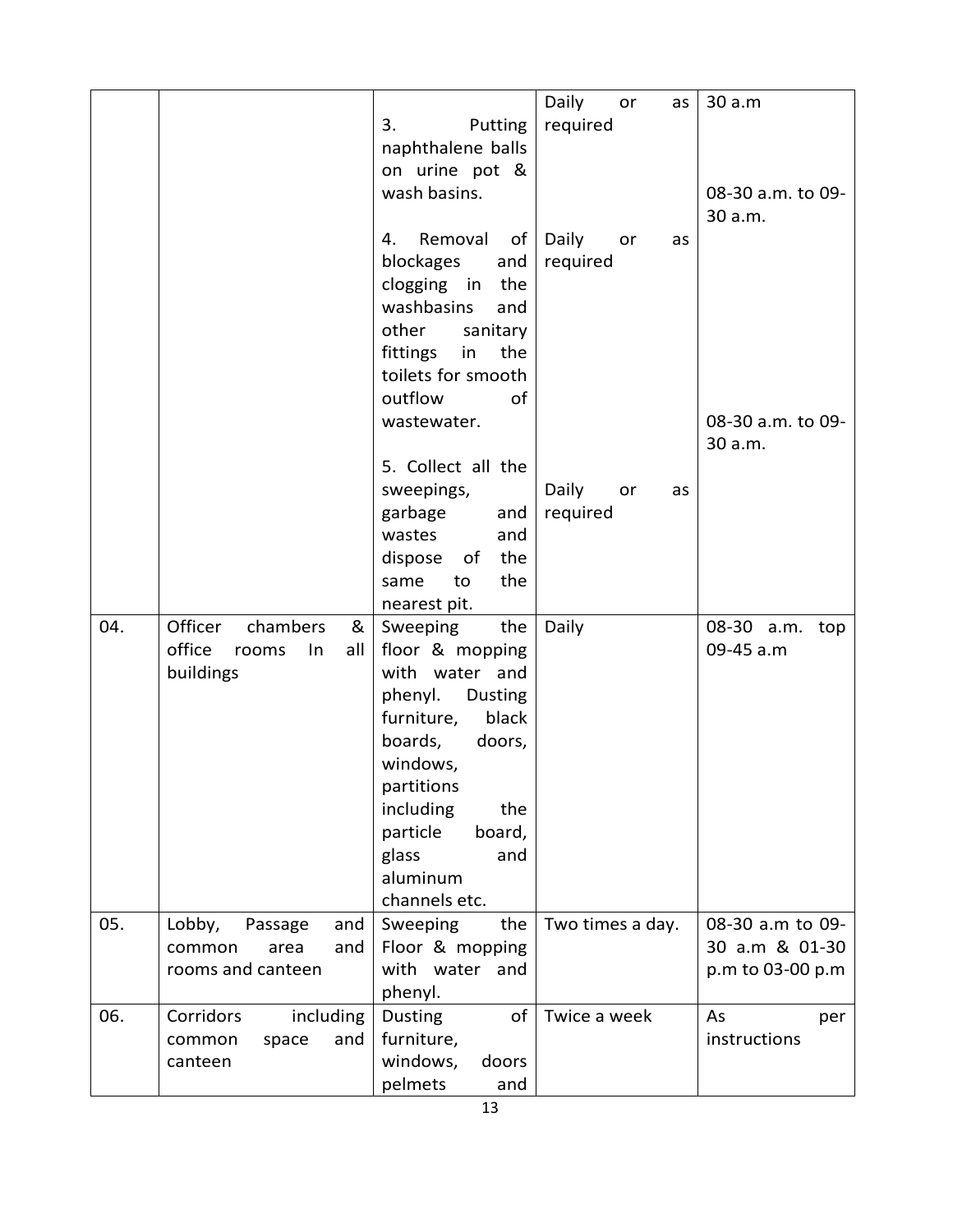|                                                 |                                                   | curtains etc.                                                                                                                                                                                                                                                                        |                                    |                             |  |
|-------------------------------------------------|---------------------------------------------------|--------------------------------------------------------------------------------------------------------------------------------------------------------------------------------------------------------------------------------------------------------------------------------------|------------------------------------|-----------------------------|--|
| 07.                                             | head<br>&<br>Over<br>Underground<br>water<br>Tank | Cleaning of water   Once in a quarter<br>tanks once In a<br>quarter                                                                                                                                                                                                                  |                                    | As<br>per<br>instructions   |  |
| 08.                                             | cleaning<br>Special<br>activities                 | Removal<br>of<br>1.<br>cobwebs from all<br>the places.                                                                                                                                                                                                                               | Fortnightly                        | As<br>per<br>instructions   |  |
|                                                 |                                                   | Removal<br>2.<br>of<br>dust accumulated<br>the<br>walls,<br>on<br>windows<br>panes<br>and ventilators in<br>toilets.<br>the<br>Cleaning<br>of<br>windows<br>(with<br>glasses). Cleaning<br>of<br>all<br>other<br>common<br>areas<br>which<br>are<br>normally difficult<br>to access. | Fortnightly                        |                             |  |
|                                                 |                                                   | Cleaning of<br>3.<br>coolers,<br>water<br>dustbins, water<br>flask and buckets<br>with detergent.                                                                                                                                                                                    | Once in a week                     |                             |  |
|                                                 |                                                   | 4.<br>carpet, sofa sets,<br>curtains and file<br>rack with vacuum<br>cleaner.                                                                                                                                                                                                        | Cleaning of $\vert$ Once in a week |                             |  |
| 09.                                             | Cellar                                            | Sweeping/neating<br>and removal of<br>cobwebs                                                                                                                                                                                                                                        | Daily                              | 08-00 a.m. to 09-<br>30 a.m |  |
| 10.                                             | Cable Chamber                                     |                                                                                                                                                                                                                                                                                      | Yearly<br>or<br>as<br>required     |                             |  |
| Wooden panels/doors first Saturday of the month |                                                   |                                                                                                                                                                                                                                                                                      |                                    |                             |  |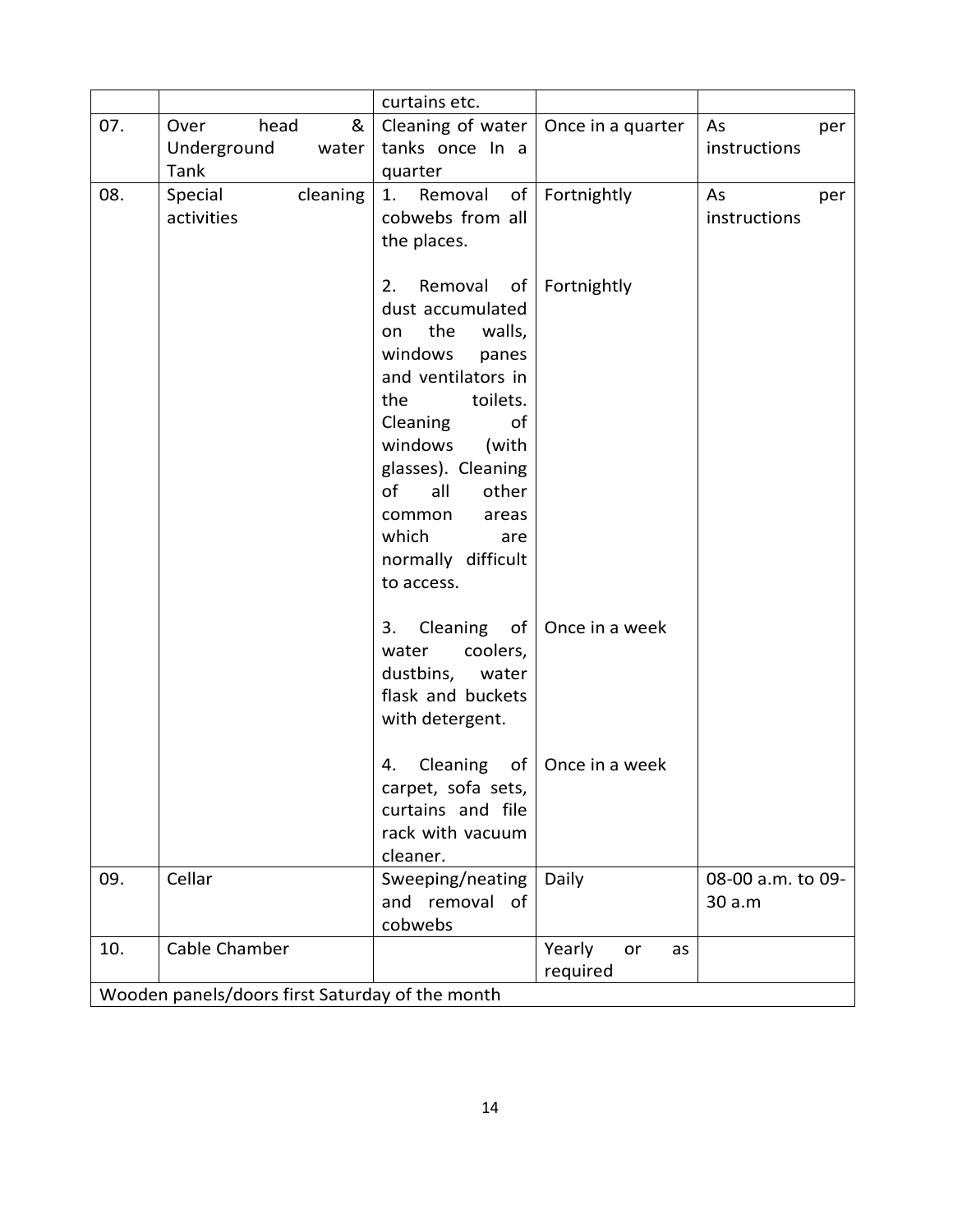#### 5. **TIME SCHEDULE OF WORKS OF HOUSE KEEPING ACTIVITIES IN OPEN AREA**

| Si. | Item.              | <b>Activities Involved</b> | <b>Frequency</b>  | Day and time |
|-----|--------------------|----------------------------|-------------------|--------------|
| No. |                    |                            |                   |              |
| 01. | Open space         | 1. Sweeping mopping        | Daily             | As<br>per    |
|     |                    | of front & back side of    |                   | instructions |
|     |                    | building.                  |                   |              |
|     |                    | 2. Booming in<br>the       | Daily             |              |
|     |                    | Ground.                    |                   |              |
| 02. | of<br>Drainage     | Cleaning & removal of      | Fortnightly<br>or | As<br>per    |
|     | toilets shaft area | mud etc.<br>causing        | as and when       | instructions |
|     | in all building    | drainage blocking.         | required          |              |
| 03. | Open Space         | Washing<br>between         | Daily             | As<br>per    |
|     |                    | foyer to grill, toilet &   |                   | instructions |
|     |                    | open space near lift       |                   |              |
|     |                    | etc.                       |                   |              |

6. The contractor shall provide without any extra charge all the Housekeeping materials / consumables, such as Brooms, Cobweb sticks, Dusters, Mop sticks, Buckets, Mugs, Toilet Cleaner, Floor cleaner, Toilet fresheners, urinal cakes, cleaning powder, phenyl, Hand wash liquid, toilet cleaning brush, cleaning / dusting cloth, Water Wipers, Dust bins, Garbage bins, Naphthalene balls, etc., as required to execute the above jobs. In case the contractor fails to provide such materials In sufficient quantity as required for the job, such materials consumables shall be procured at the risk and cost of the contractor.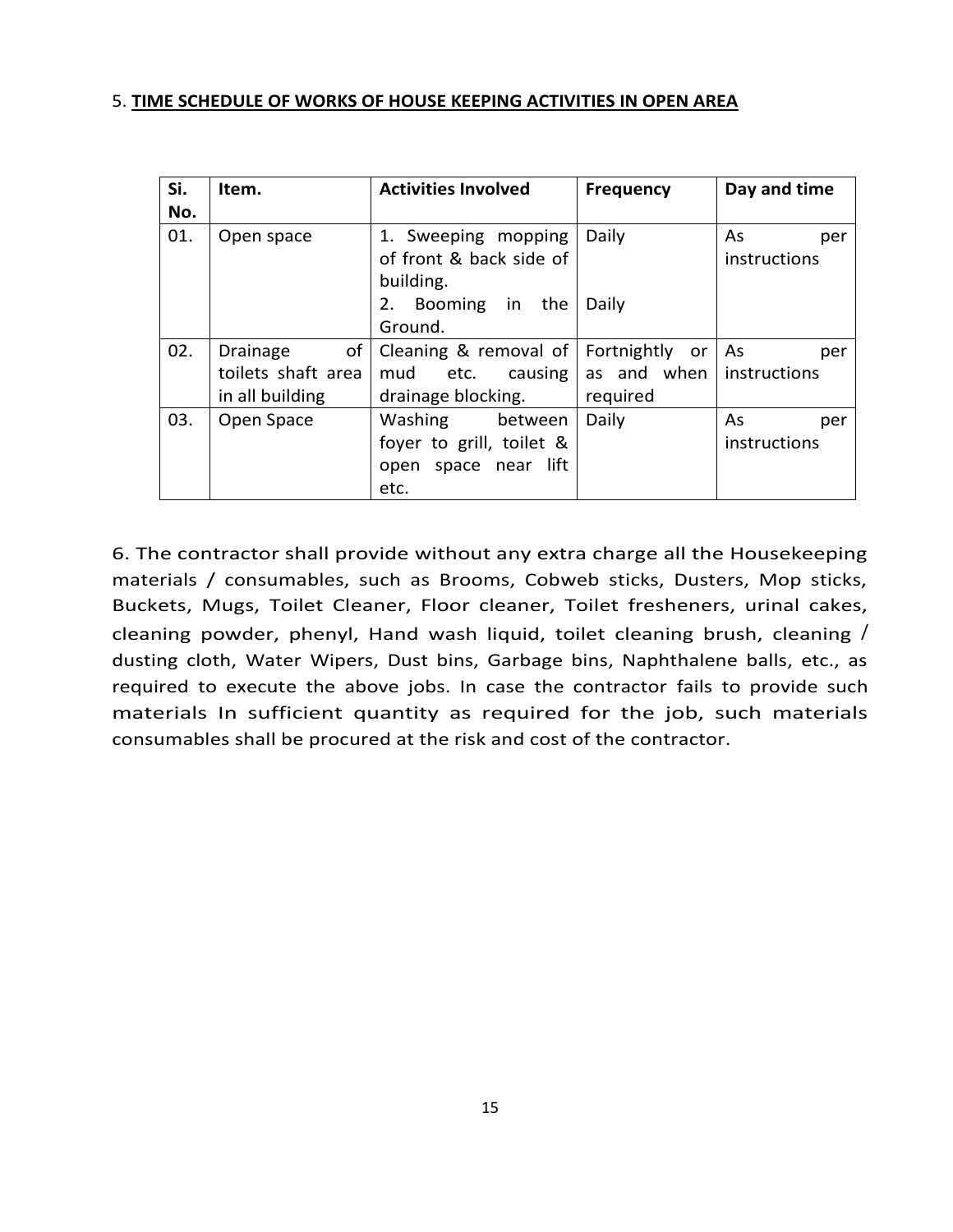# **TERMS AND CONDITIONS**

- 1. EMD of unsuccessful Bidders shall be returned after the award of the contract.
- 2. Tender shall be submitted in official tender format only. If submitted in any other format the same shall be summarily rejected.
- 3. Tenders received without prescribed tender fee, processing fee, earnest money shall not be considered.
- 4. Tender form shall be complete in all respects and no paper shall be detached from the tender.
- 5. The tender is liable to be ignored if complete information is not given there-in, or if the particulars and data (if any) asked are not filled in.
- 6. The EMD of Rs.50,000/- of successful Bidder shall be converted into security deposit. The security deposit will be refunded after expiry of the contract, **No** interest shall be paid on Performance Security/EMD.
- 7. The Prospective bidders can inspect the site in-between 11.00 AM to 5.30 PM on all working days. No extra charges shall be payable for non awareness of the site conditions and constraints.
- 8. Corrections, if any in the tender must be attested by the Bidder with sign and seal.
- 9. Late tenders will not be considered and shall be rejected.
- 10. The rates quoted should be on FIRM & FIXED basis.
- 11. Following procedures shall be adopted in case of difference in quoted rates in figures and words and extensions.
	- a. Where there is difference between rates in figures and in words, the rates quoted in words shall be considered as correct.
	- b. Where the amount of an item is not worked out or it does not correspond to the rate either in figure or in words, the rates quoted in words shall be considered, as correct and necessary calculation shall be made.
	- c. Where the rates quoted by the Bidder in figures and in words tally, but the amount is not worked out correctly, the rates quoted by the Bidder shall be considered as correct and amount shall be corrected accordingly.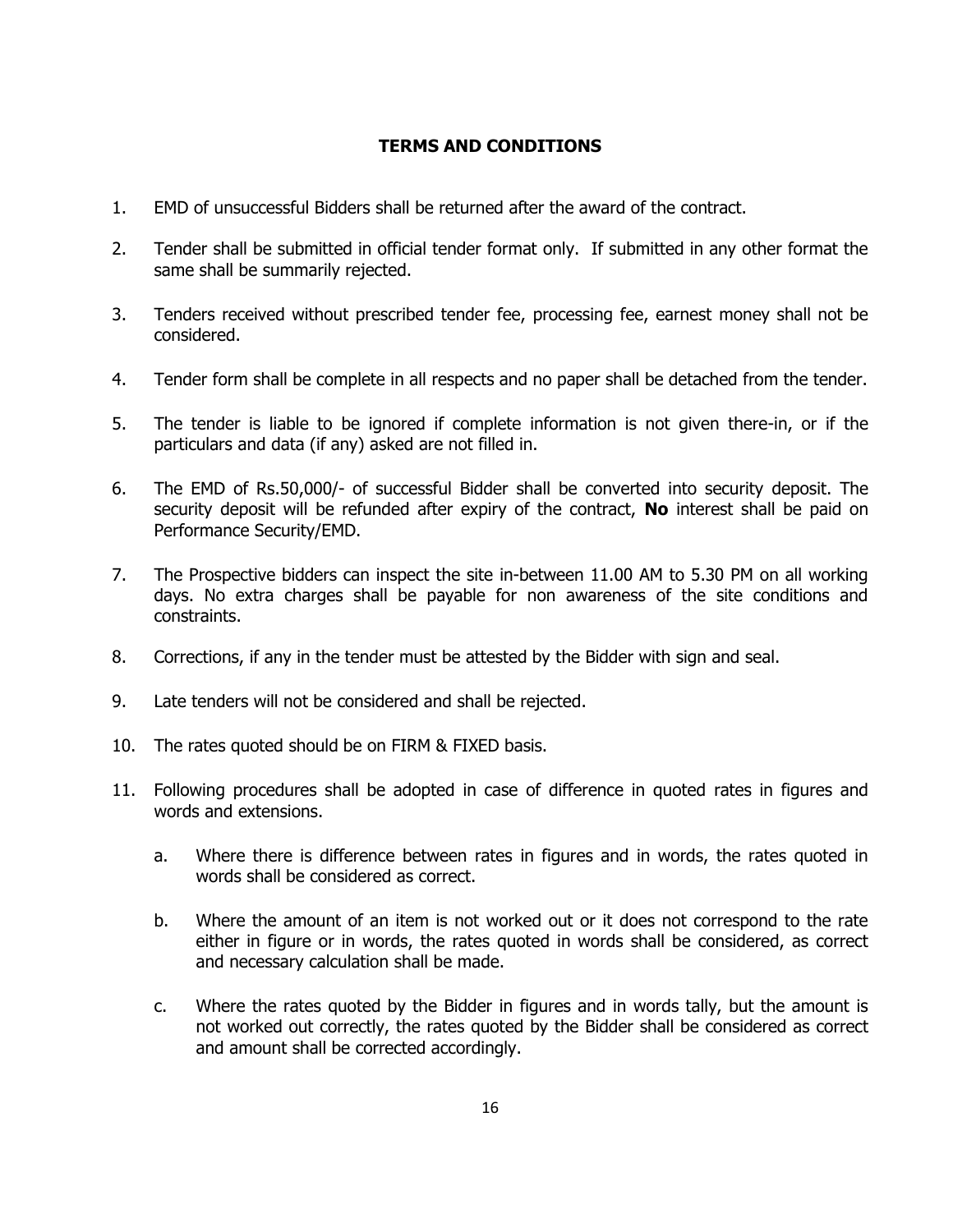- 12. The contract shall generally be awarded to the lowest Bidder as per the Bid Evaluation Criteria complying with statutory norms. However RERA does not bind itself to accept the lowest or any other offer and reserves the right to accept or reject any or all the offers either fully or partly without assigning any reasons and is not bound to accept the lowest bid since due weight- age shall be given to several factors besides the commercial bid.
- 13. The Secretary, RERA shall have the authority to cancel the Tender process if RERA does not find a suitable tender. RERA shall have the right to recall fresh tender in these circumstances where in prior bidders shall have the right to participate in the fresh process. The Bidders shall have no right to challenge the authority and decision of RERA to cancel the tender process for the reasons deemed fit by the Secretary, RERA.
- 14. If the awarded Bidder fails to accept the contract, the EMD amount will be forfeited and the second lowest in the list of selected agencies shall be given the opportunity for the contract and so on and so forth.
- 15. The Bidder shall be responsible for compliance of all statutory obligations under Contract Labor (Regulations & Abolitions) Act, Minimum Wages Act, Service Tax Act, Payments of Wages Act or any other applicable law in force in India at the time of award of the contract or in future.
- 16. The Bidder shall not at any time during the currency of this agreement sub-contract the job entrusted to them for performance to any other party.
- 17. The Bidder shall effect Insurance at their own cost for their personal and properties belonging to them, RERA shall not be responsible for any damage/loss of any nature whatsoever.
- 18. In the event of dispute arising out of this agreement, the Secretary, RERA, shall be the sole Arbitrator and his decision shall be final and binding on both the parties.
- 19. The name and address of the Bidder shall be clearly stated and no overwriting, correction, insertion shall be permitted in any part of the tender unless duly countersigned and sealed with official stamp by the Bidder. The tender shall be filled and submitted strictly in accordance with the instructions laid down herein, failing which the tender is liable to be ignored.
- 20. The bids should be valid in the case of all the tenders for at least 180 days from the date of opening of the tender. In the case of the successful Bidder, rates quoted shall be valid for the entire period of the contract.
- 21. The contract once awarded can be terminated by either party after giving one month notice to the other party. Nevertheless, RERA may terminate the contract of the bidder without any notice in case the bidder commits a breach of any of the terms of the contract and Security Deposit will be forfeited. RERA's decision that a breach has occurred will be final and shall be accepted without demur by the Bidder.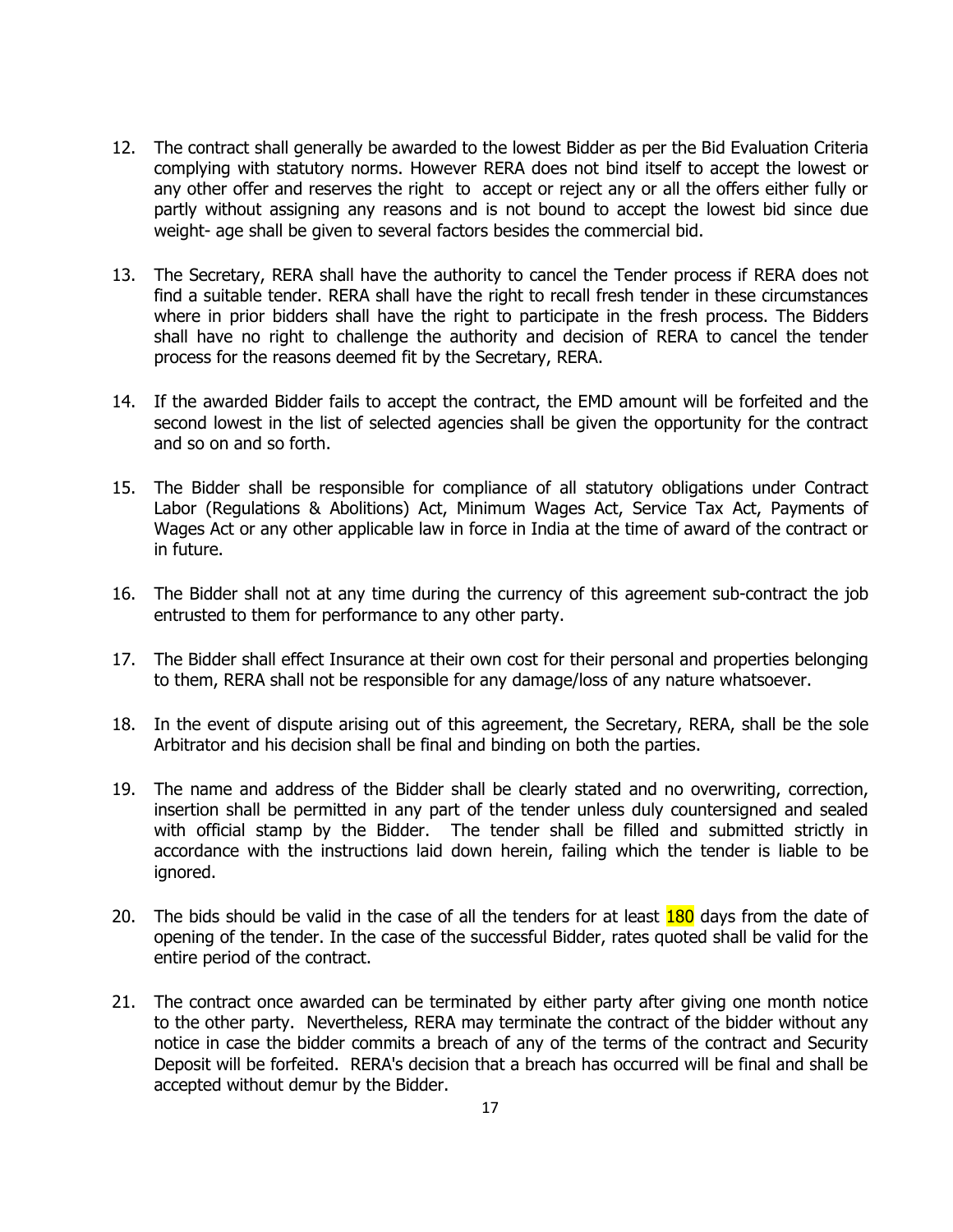- 22. The RERA shall in no way be responsible for any default with regard to any statutory obligation and the Bidder will indemnify RERA in case of any damage or liability, which may arise on account of action of bidder.
- 23. The Bidder shall at all times indemnify and keep indemnified the owner and its officers, servants and agents from and against all third party claims whatsoever (including time and shall not be limited to property loss and damages, personal accidents, injury or death of persons or servants or agents of any bidder/sub- bidder(s) and the bidder shall at his own cost and initiative at all time, maintain all liabilities under Workman's Compensation Act, Fatal Accident Act, Personal Injuries, Insurance Act and/or Industrial Legislation from time to time in force).
- 24. In case L-1 is more than one, then the past performance of the Bidder, turnover will be the criteria and the decision of RERA will be final.
- 25. The rates shall be inclusive of all taxes, duties octroi, works contract tax, cartage loading, sales tax, turnover tax and any other statutory taxes and service tax complete in all respects.
- 26. RERA shall in no way be responsible in any dispute of whatever kind, between the bidder and the staff engaged by him.
- 27. Any damage resulting to RERA on account of the negligence or mall- operation shall be made good by the bidder. Nothing extra will be paid for such work.
- 28. The bidder shall arrange to render efficient service as per the terms & conditions of the tender/agreement. However, in case the bidder fails to maintain the service to the satisfaction of RERA and any expenditure incurred therein for alternative arrangements by RERA shall be recovered from the bidder.
- 29. Water and power shall be made available free of cost for bona-fide use.
- 30. All bills concerning Housekeeping services payments shall be put up on monthly basis by the Bidder to Secretary for his verification and then only it shall be processed and forwarded by P&A to Accounts Department for the payment of these bills. The payment is subject to deduction of TDS. The payment of the bills will be made normally within 15 working days of the receipt of the bill.
- 31. No food and transport and any other amenity in the nature of perks will be provided by the RERA for the Bidder's personnel.
- 32. The Bidder will work in close co-operation with Secretary ,RERA for Housekeeping Services.
- 33. The agreement will be valid for Housekeeping Services as incorporated in the contract document. This should be strictly adhered to.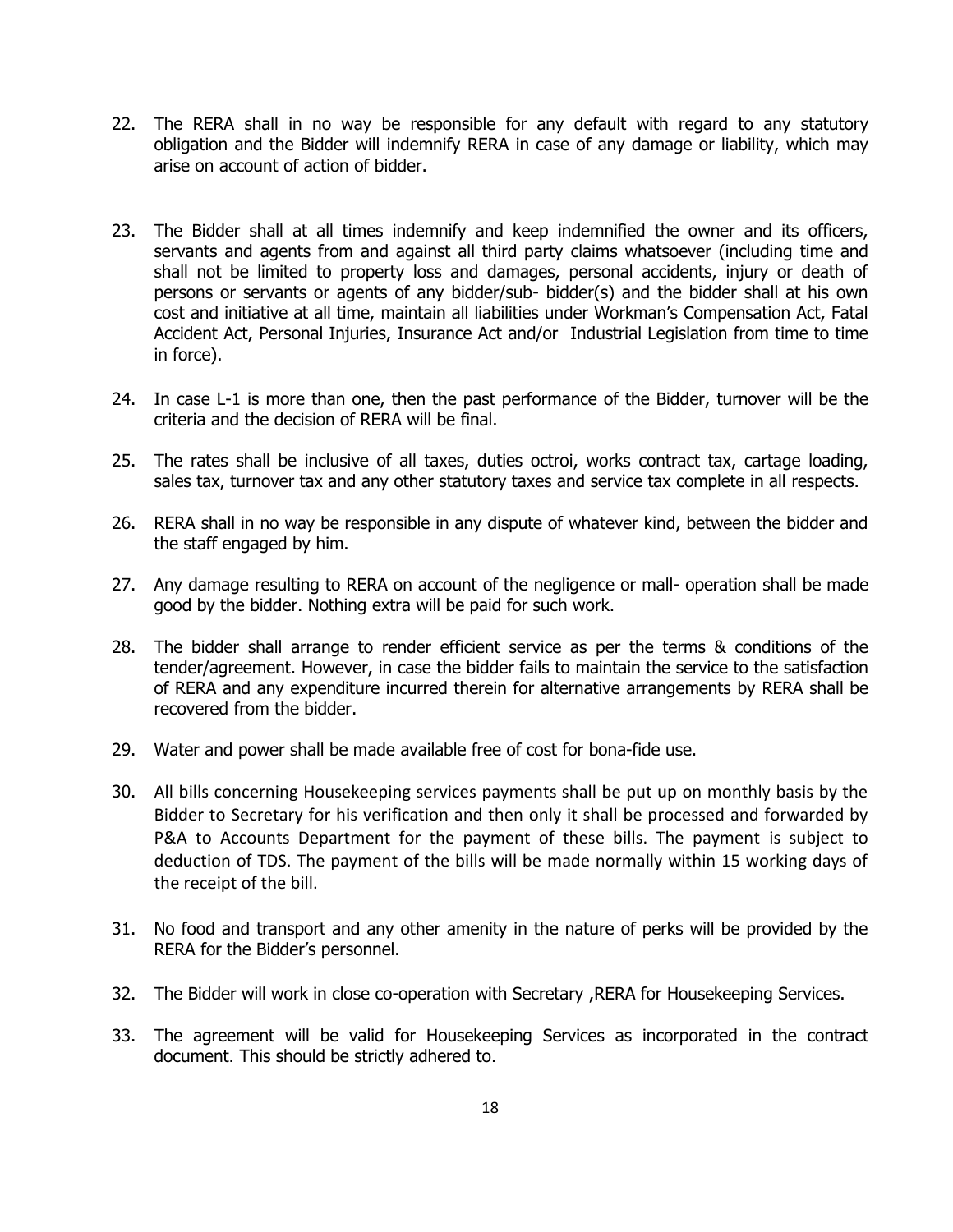- 34. The Bidder shall ensure that no inward/outward material movements takes place from RERA premises without proper documents and, papers found completed in every respect and signed by authorized signatory of RERA which shall be communicated to the Bidder, from time to time.
- 35. No Bidder shall contact on its own, the Competent Authority on any matter relating to its bid, from the time of the bid opening to the time the contract is awarded. Any effort on part of a Bidder to influence the Competent Authority or members or Technical/Monitoring committee, in the decision making of bid evaluation; bid comparison or award of contract may result in rejection of the Bidder's bid.
- 36. The RERA will not be responsible for any injury sustained to the personnel deployed by the Bidder during the performance of their duties and also for any damages or compensation due to any dispute between the Bidder and its staff.
- 37. The scope of the work and/or tenure of the contract shall be valid for a period of one year which can be enhanced on mutual consent.
- 38. For any further details required, Secretary ,RERA Bhopal may be contacted in person or phone nos. 2556760.
- 39. The Bidder shall have to provide employees in proper uniforms for services.
- 40. The Bidder shall have to deploy Minimum 5 Housekeeping staff (Un-skilled Category) and one full time Supervisor (Semi –Skilled).
	- $\blacksquare$  The Bidder before the start of work should submit the details of its housekeeping staff and supervisor. The Bidder also should furnish the full details regarding residential address, age, qualification along with photograph & telephone number of all housekeeping personnel for records. Any subsequent change shall be done only after the intimation to the RERA Secretary
	- The Supervisor shall report to Secretary on daily basis regarding the housekeeping work undertaken in the RERA Bhavan office.
- 41. The Bidder shall be responsible for compliance of all statutory obligations under Contract Labor (Regulations & Abolitions) Act, Minimum Wages Act, Service Tax Act, Payments of Wages Act or any other applicable law in force in India at the time of award of the contract or in future.
- 42. The Bidder shall have to provide employees in proper uniforms for services.
- 43. The Bidder must pay its employees the wages as per the Minimum Wages Act as may be applicable from time to time. Non- compliance of this clause shall be sufficient reason for cancellation of the Contract and forfeiture of the security deposit. In support of the wages payment made as per Minimum Wages Act, the following document to be submitted along with each bill put up for payment to the RERA.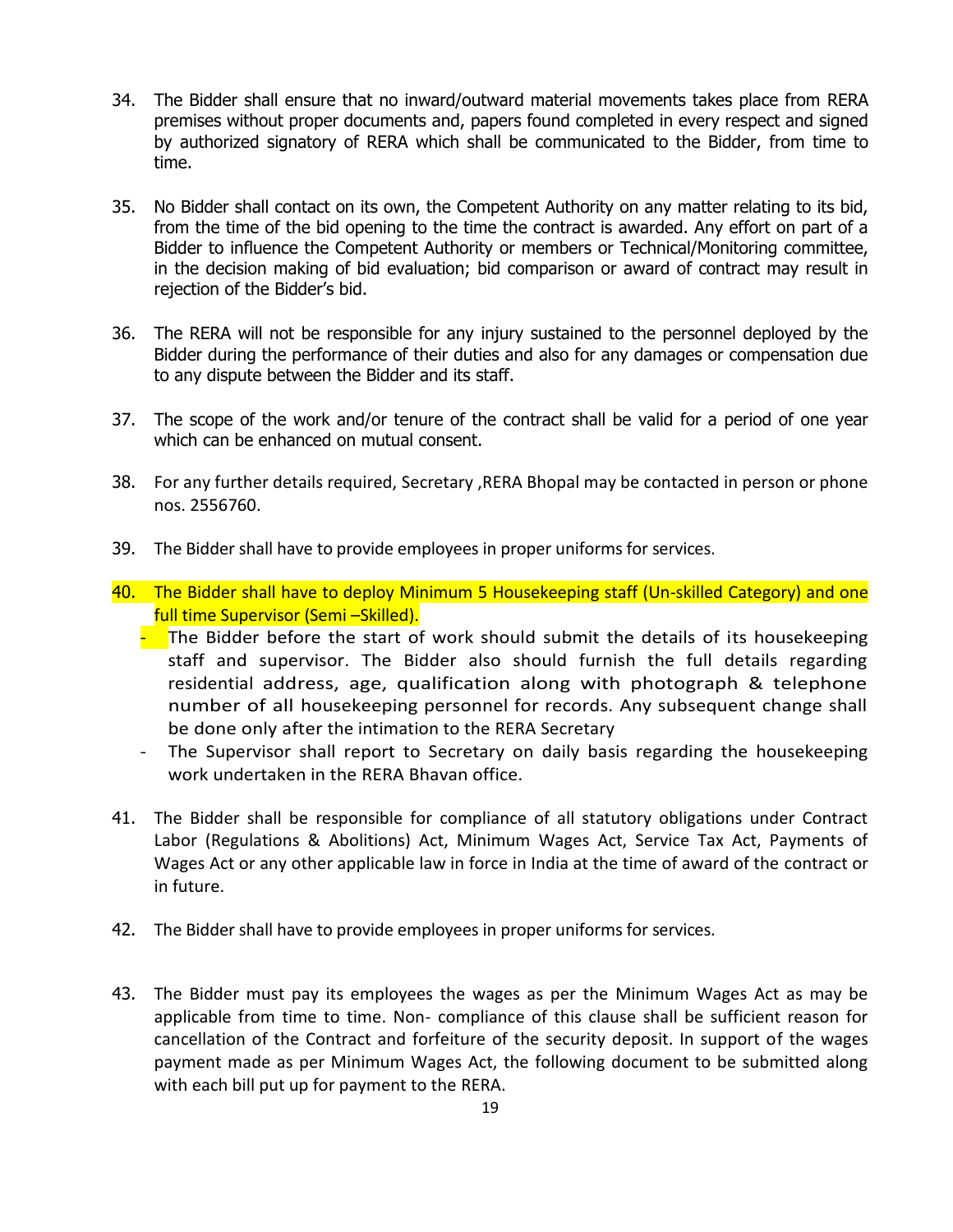- Monthly Attendance Sheet
- Wages payment sheet with Bank Account
- Contributory Provident Fund, Work sheet with Challan
- ESIC, Work sheet with Challan
- Service Tax Challan
- 44. The Bidder shall be responsible for depositing (in separate challans exclusively for the Man-Power deployed in RERA) Provident Fund, ESI Contribution, Service tax and other statuary charges payable and shall attach documentary proof of having deposited the same along with the bill of the following month. The amount deposited should exactly match the amount deducted from the Salary of its employees. Non-compliance of this condition will be a sufficient reason for withholding payment for that month.
- 45. The Bidders are required to quote their rates as per the specification given in the Financial Bid. In case of Revision in Minimum Wages then RERA will reimburse the increased amount from time to time as per the revisions in the Minimum Wages Act on monthly basis on submission of separate bill for this purpose, over and above the monthly lump sum amount quoted by the Bidder in the Financial Bid, for revisions made in the Act from the date of the work order.
- 46. Under exceptional circumstances RERA reserves the right to change any term and condition as and when warranted.
- 47. The Successful Bidder will be required to execute an agreement in the prescribed format as at Annexure –B within 10 days of the award of Contract.
- 48. The tender document shall be construed as part and parcel of the agreement signed between RERA and Successful Agency.
- 49. Deployment of child labour may lead to termination of contract.

# 50. **TERMINATION OF CONTRACT**

- RERA may without prejudice, to any other remedy for breach of contract may terminate the contract in whole or in parts.
- If the contractor fails to provide service to the satisfaction of RERA within the period (S) specified in the contract or any extension thereof granted by RERA.
- If the Contractor fails to perform any other obligation (s) under the contract.
- If the contractor does not follow the labour laws or other statutes in the matter.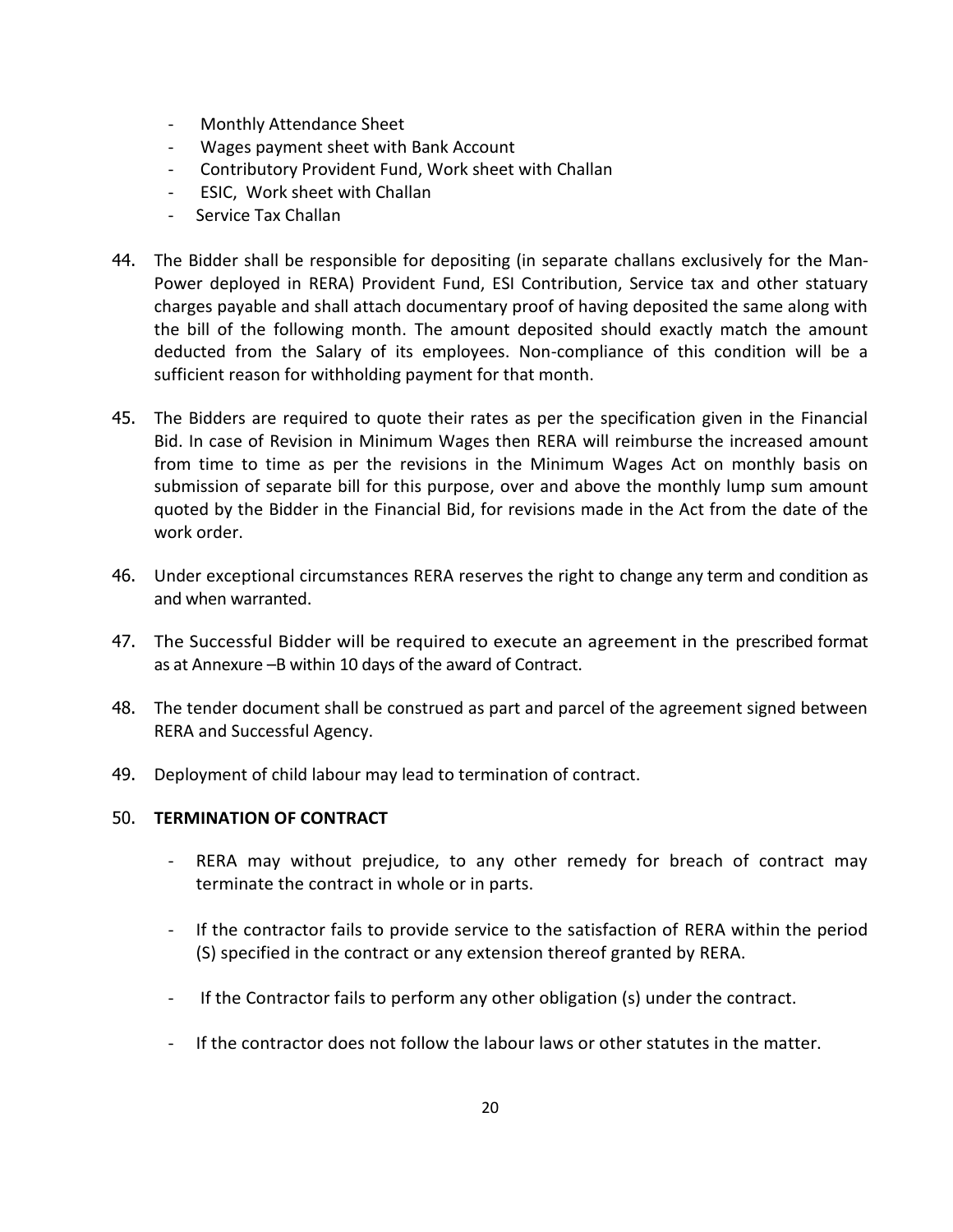- If the contractor, in either of the above circumstances, does not remedy his failure within a period of 15 days (or such longer period as the RERA may authorize in writing) after receipt of the default notice from the RERA.
- RERA may without prejudice, to other rights under law or the contractor provided service done at the risk and cost of the contractor, in above circumstances.
- In the event of such termination, the proportionate performance Guarantee/Security Deposit of the component of work terminated shall be forfeited completely.
- Depending upon the severity of negligence, RERA reserves the right to blacklist the Bidder/contractor from further participation in any of RERA tenders/Contracts. The decision of RERA shall be final in this regard.

# 51. **TERMINATION FOR INSOLVENCY**

Secretary, RERA may at any time terminate the contract by giving written notice to the contractor, without compensation to the contractor. If the contractor becomes bankrupt or otherwise insolvent as declared by the competent court provided that such termination will not prejudice or affect any right of action or remedy which has accrued or will accrue thereafter to the purchaser.

### 52. **FORCE MAJEURE**

Neither party shall be responsible to the other for any delay or failure in performance of its obligations due to any occurrence commonly known as Force Majeure which is beyond the control of any of the parties, including, but without limited to, fire, flood, explosion, acts of God or any Governmental body, public disorder, riots, embargoes, or strikes, acts of military authority, epidemics, strikes, lockouts or other labour disputes, insurrections, civil commotion, war, enemy actions. If a Force Majeure arises, the Bidder shall promptly notify RERA in writing of such condition and the cause thereof. Unless otherwise directed by RERA, the successful Bidder shall continue to perform his obligations under the contract as tar as is reasonably practical, and shall seek all reasonable alternative means for performance not prevented by the Force Majeure event. The successful Bidder shall be excused from performance of his obligations in whole or part as long as such causes, circumstances or events shall continue to prevent or delay such performance.

# 53. **SETOFF**

Any sum of money due and payable to the contractor (including Performance/security deposit refundable to him) under this contractor may be appropriated by RERA and set off the same against any claim of RERA for payment of a sum- of money arising out of this contract or under any other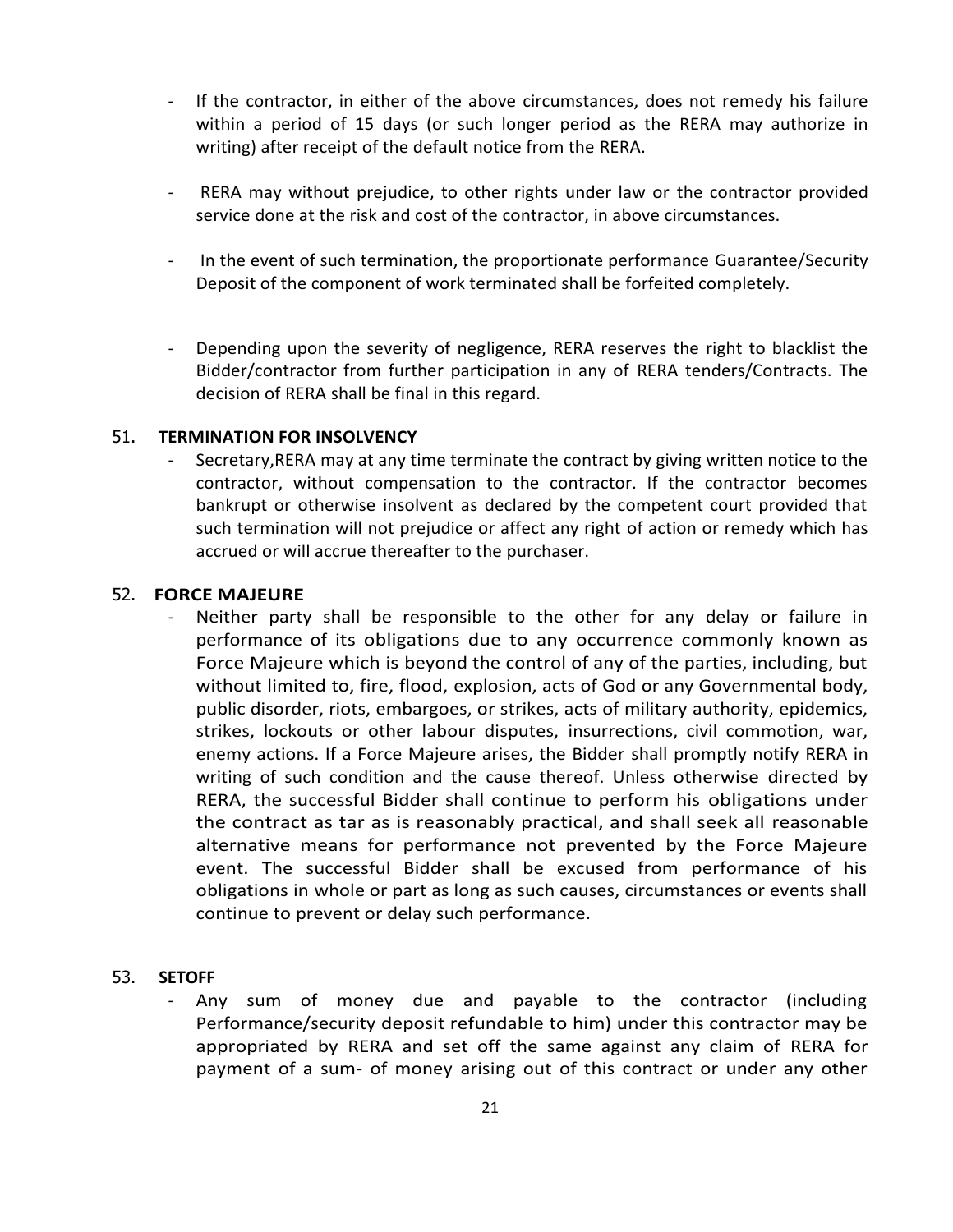### contract made by contractor with RERA.

# 54. **PENALTY**

- In case of failure to perform daily service or if the quality of services is not satisfactory no payment shall be made for such area including imposing a penalty of maximum of 10% of the daily approved rate. An additional penalty of Rs.100/- (Rupees One hundred only) per day per toilet block shall be imposed for failure to carry out daily housekeeping services or unsatisfactory services of toilets.
- For failure to perform weekly or fortnightly activities, a penalty @10% of the monthly final bill amount (arrived at after all deductions pertaining to the work) shall be imposed.
- If contractor fails to perform any of the activities as per agreement, then without prejudice to any penalty and recovery imposed, RERA may carry out such part of the work at the risk and cost of the contractor.
- Decision of designated officer of RERA for this purpose shall be final and binding upon contractor.
- 55. If the Bidder violates the terms & conditions of the contract the EMD/Security Deposit will be forfeited.
- 56. **Any future Corrigendum/Information shall be posted only on website**  [www.mpeproc.gov.in./www.RERA.mp.gov.in](http://www.mpeproc.gov.in./www.mpsedc.com/www.mapit.gov.in/www.dit.mp.gov.in)

# 57. **OUR HELPLINE No., 0755-2556760**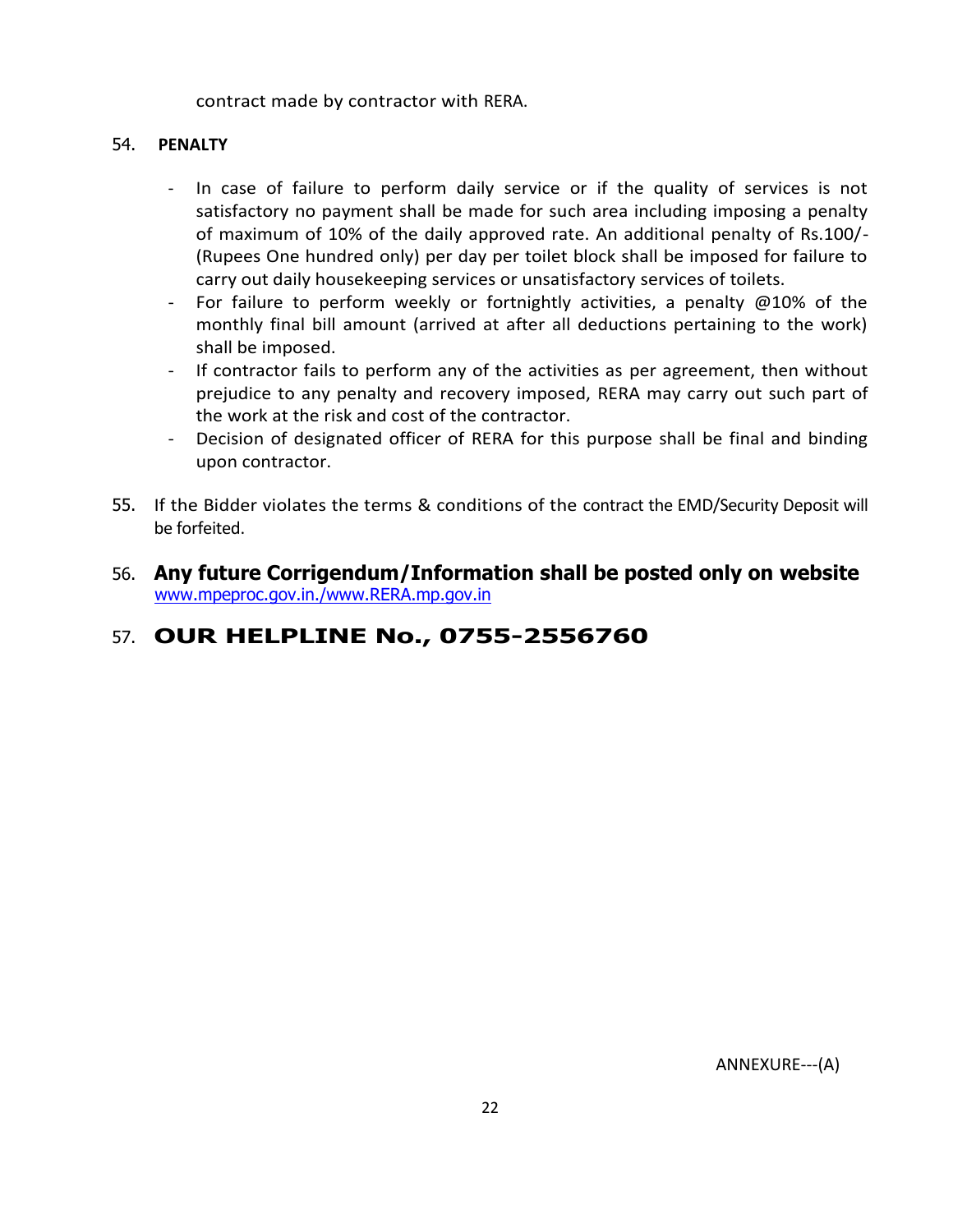# **THE FINANCIAL BID**

| S.No. | <b>Description</b>                                      | Rate |
|-------|---------------------------------------------------------|------|
| 01.   | Work Contract including manpower as specified in        |      |
|       | technical bid, one semi-skilled, five un-skilled (wages |      |
|       | shall be as per the Minimum wages prevailing at the     |      |
|       | time of bidding), consumables and allied accessories &  |      |
|       | Equipments (considering scope and quantum of work       |      |
|       | given in the tender document) for housekeeping and      |      |
|       | facility management works at RERA Bhawan inclusive      |      |
|       | of all statutory contributions duties and taxes as per  |      |
|       | rule per month.                                         |      |
| 02.   | Maintenance and cleaning of ACP Surfaces on the         |      |
|       | periphery of the RERA Bhawan In Front of Shourya        |      |
|       | Smarak Gate No. 3. Main road no. 1 Bhopal building      |      |
|       | Charges per quarter of 3 month each.                    |      |

 **Signature of Bidder With Stamp** 

ANNEXURE - B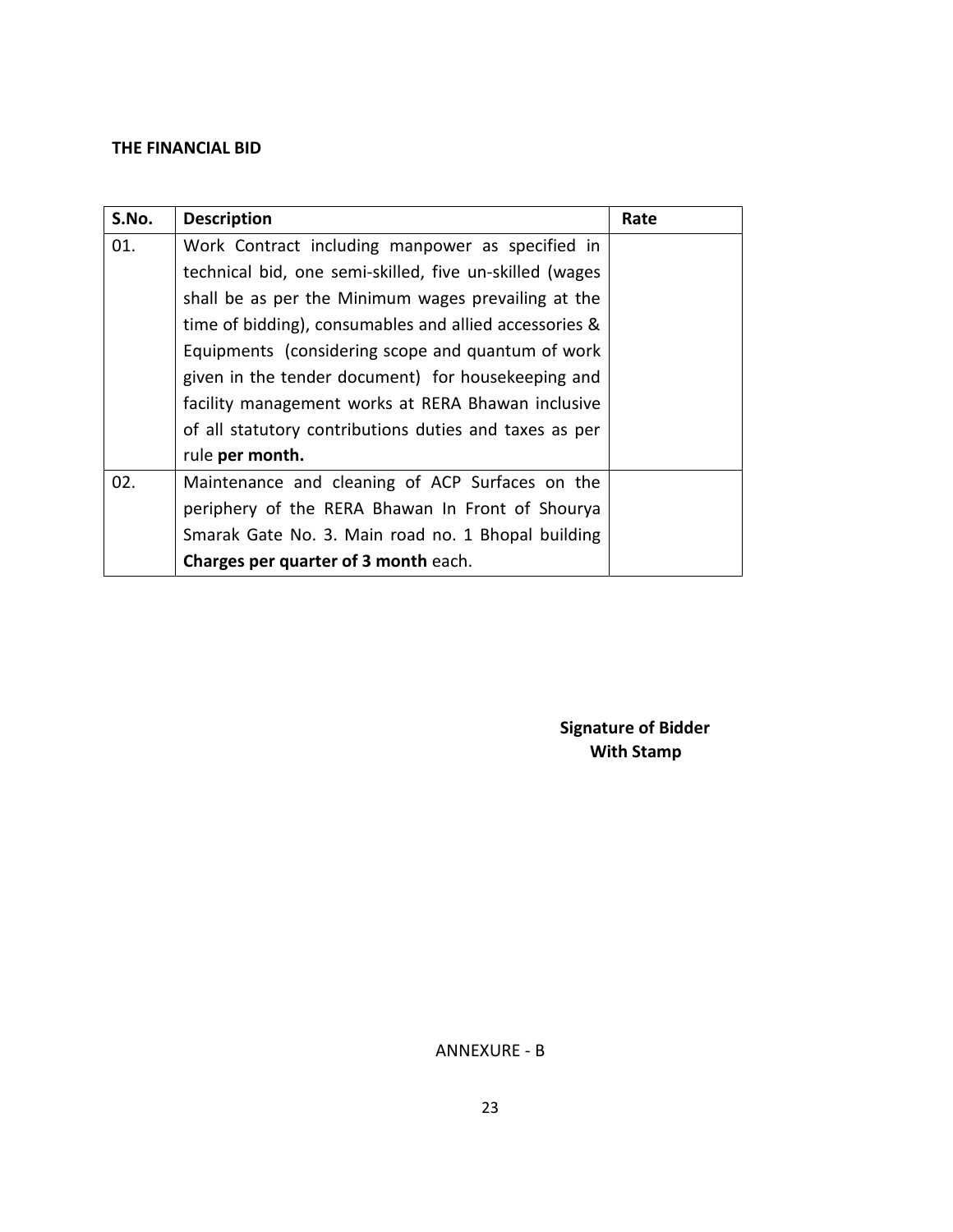#### **CONTRACT AGREEMENT**

### **FOR PROVIDING HOUSEKEEPING AND FACILITY MANAGEMENT SERVICES**

- 1. This agreement is made on between a Housekeeping services Agency providing the services to various establishments and Industrial units, having its registered office at \_\_\_\_\_\_\_\_\_ (hereinafter referred as "**Agency**") which term or expression, unless excluded by or repugnant to the subject or context, shall mean and include its successors-in office and assigns of the first part and MP Real Estate regulatory authority, having its office at RERA Bhawan In Front of Shourya Smarak Gate No. 3. Main road no. 1 Bhopal (hereinafter referred as RERA which term or expression, unless excluded by or repugnant to the subject or context, shall mean and include its successors-in office and assigns of the second part represented by Secreatry,RERA
- **1.** The Agency having sufficient experience in providing Housekeeping services to Industrial Establishments, Offices, Units and Institutions and is desirous of extending its services to the RERA.
- **2.** RERA having their offices at Bhopal is desirous of availing services of the Agency for providing Housekeeping services.
- **3.** Both the parties have agreed to enter into an agreement to avail/provide Housekeeping services in the office of RERA Ltd. w.e.f. **For a period of one year.**
- **4.** The Agency shall undertake Providing Housekeeping services in the office of RERA.
- **5.** Agency shall be fully responsible for discipline and turnout of their personnel during their duty hours at specified time.
- **6.** The rates quoted should be on FIRM & FIXED basis.
- **7.** The Agency shall be responsible for compliance of all statutory obligations under Contract Labor (Regulations & Abolitions) Act, Minimum Wages Act, Service Tax Act, Payments of Wages Act or any other applicable law in force in India at the time of award of the contract or in future.
- **8.** The Agency must pay its employees the wages as per the Minimum Wages Act as may be applicable from time to time. Non- compliance of this clause shall be sufficient reason for cancellation of the Contract and forfeiture of the security deposit. In support of the wages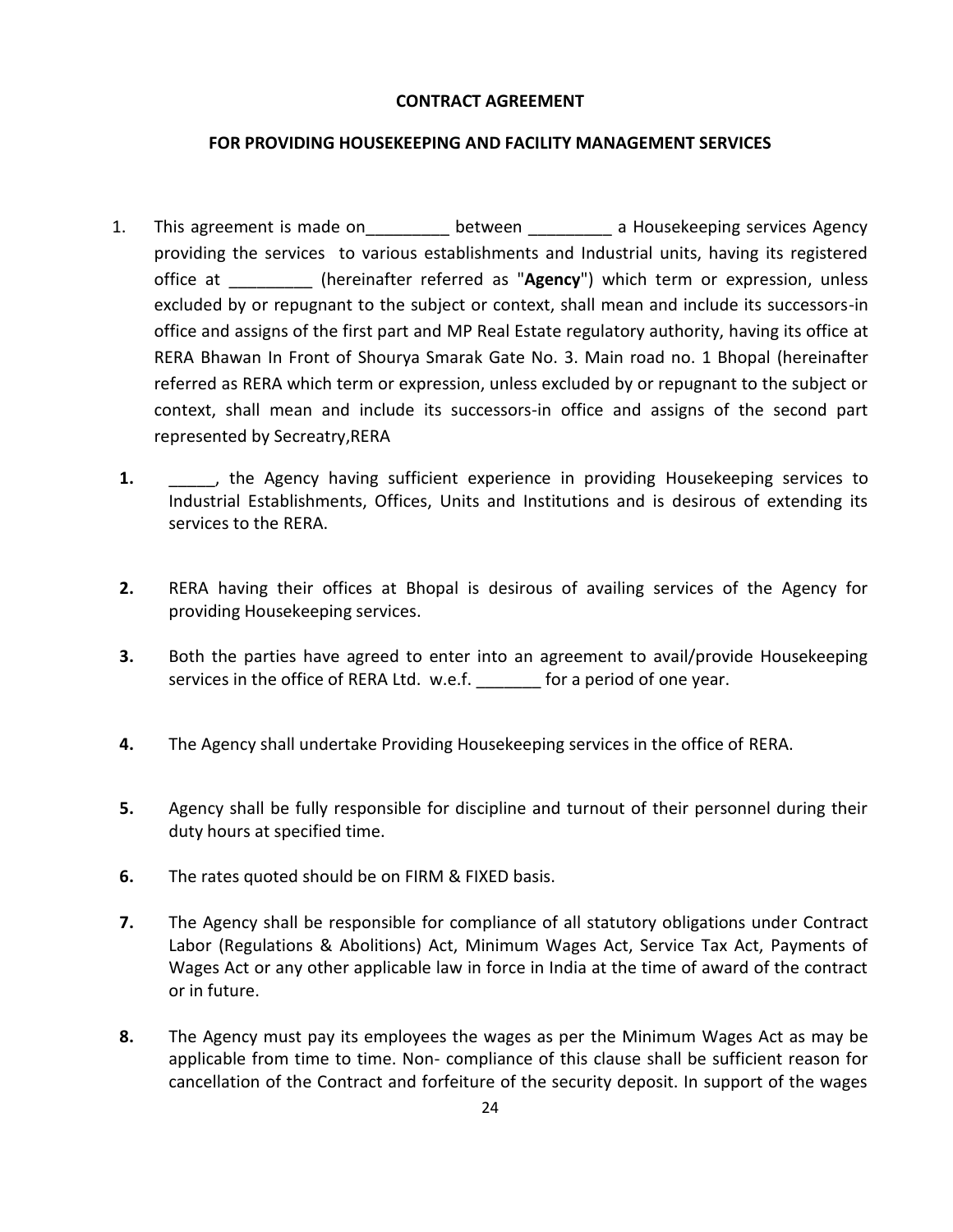payment made as per Minimum Wages Act, the following document to be submitted along with bill put up for payment to the Secretary,RERA.

- Monthly Attendance Sheet
- Wages payment sheet with Bank Account
- Contributory Provident Fund, Work sheet with Challan
- ESIC, Work sheet with Challan
- Service Tax Challan
- **9.** The Agency shall not at any time during the currency of this agreement sub-contract the job entrusted to them for performance to any other party.
- **10.** The Agency shall affect Insurance at their own cost for their personal and properties belonging to them, RERA shall not be responsible for any damage/loss of any nature whatsoever.
- **11.** In the event of dispute arising out of this agreement, Secretary,RERA shall be the sole Arbitrator and his decision shall be final and binding on both the parties.
- **12.** The contract once awarded can be terminated by either party after giving one month notice to the other party. Nevertheless, RERA may terminate the contract of the Agency without any notice in case the Agencys' services are not up to the mark and proper cleanliness is not maintained and commits a breach of any of the terms of the contract and Security Deposit will be forfeited. RERA's decision that a breach has occurred will be final and shall be accepted without demur by the Agency.
- **13.** The RERA shall in no way be responsible for any default with regard to any statutory obligation and the Agency will indemnify RERA in case of any damage or liability, which may arise on account of action of Agency.
- **14.** The Agency shall at all times indemnify and keep indemnified the owner and its officers, servants and agents from and against all third party claims whatsoever (Shall not be limited to property loss and damages, personal accidents, injury or death of persons or servants or agents of any Agency/sub- Agency(s) and the Agency shall at his own cost and initiative at all time, maintain all liabilities under Workman's Compensation Act, Fatal Accident Act, Personal Injuries, Insurance Act and/or Industrial Legislation from time to time in force).
- **15.** Any damage to the building or the any part of the equipment which might result during the operation shall be repaired by the Agency.
- **16.** RERA shall in no way be responsible in any dispute of whatever kind, between the Agency and the staff engaged by him.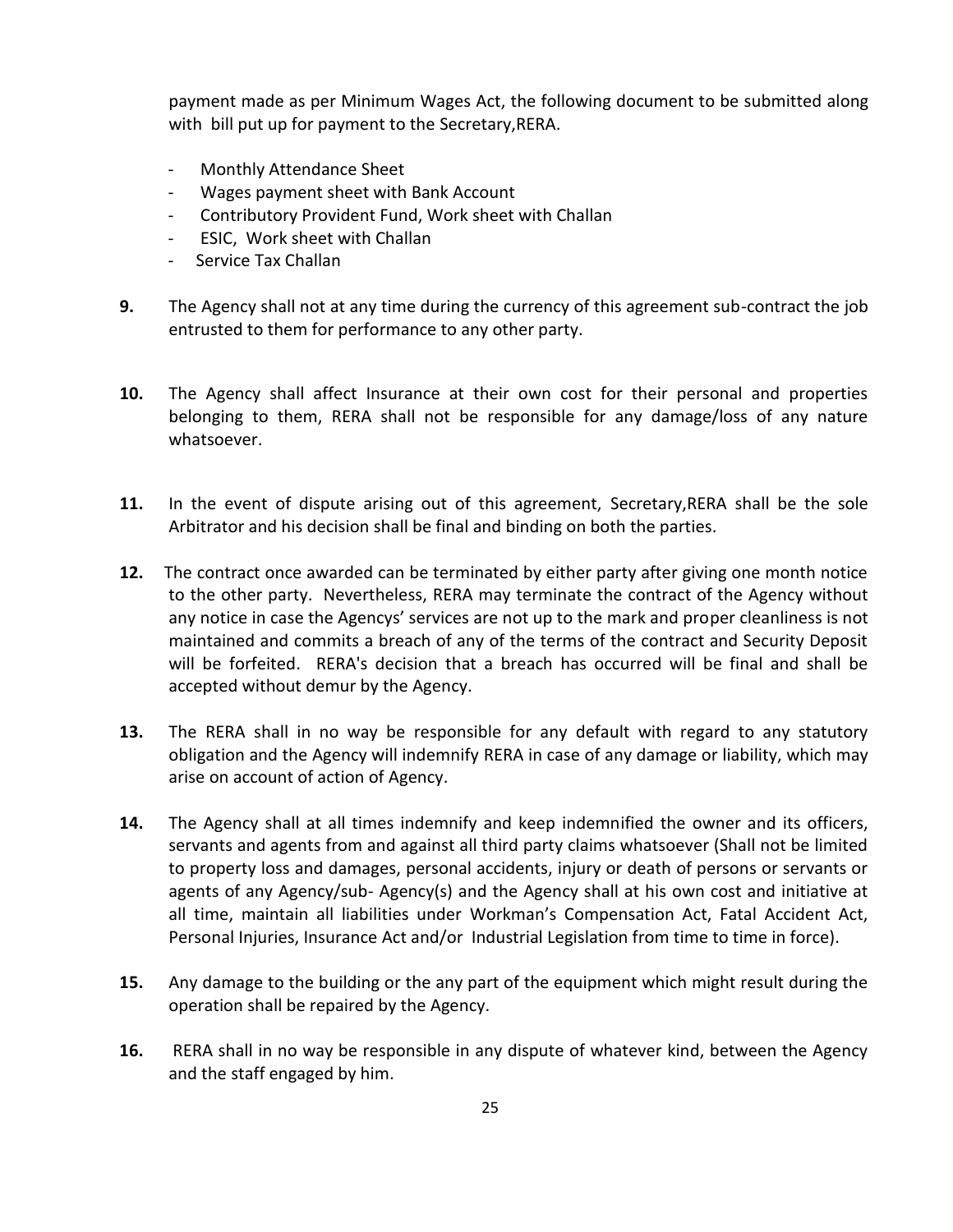- **17.** The Agency shall arrange to render efficient service as per the terms & conditions of the tender/agreement. However, in case the Agency fails to maintain the service to the satisfaction of RERA and any expenditure incurred therein for alternative arrangements by RERA shall be recovered from the Agency.
- **18.** The staff deployed by Agency shall be versed with the job requirement and shall not be changed without information to RERA.
- **19.** All bills concerning Housekeeping services payments shall be put up by the Agency to Secretary,RERA for his verification and then only it shall be further processed and forwarded by P&A to Accounts Department for the payment of these bills.
- **20.** The Agency will work in close co-operation with Secretary, RERA for the repair & Maintenance services as per tender.
- **21.** The Agency shall ensure that no inward/outward material movements takes place from RERA premises without proper documents and, papers found completed in every respect and signed by authorized signatory of RERA which shall be communicated to the Agency, from time to time.
- **22.** The RERA will not be responsible for any injury sustained to the personnel deployed by the Agency during the performance of their duties and also for any damages or compensation due to any dispute between the Agency and its staff.
- **23.** The scope of the work and/or tenure of the contract shall be valid for **a period of one years**  can be enhanced on mutual consent.
- **24.** The Bidder shall have to provide employees in proper uniforms for services.
	- The Bidder shall have to deploy Minimum 06 Housekeeping staff Including one full time supervisor (semi skilled) and 5 (male/female) unskilled staff.
	- The Bidder before the start of work should submit the details of its housekeeping staff and supervisor. The Bidder also should furnish the full details regarding residential address, age, qualification along with photograph & telephone number of all housekeeping personnel for records. Any subsequent change shall be done only after the intimation to the RERA officer In Charge.
	- The Supervisor shall report to Secretary, RERA on daily basis regarding the housekeeping work undertaken in the RERA-Bhavan office.
- **25.** The Bidder shall have to pay the Minimum Wages to the engaged staff, as per Minimum Wages Act. EPF, ESI etc. as per the respective Acts, must be deducted and deposited as per the prevailing provisions of the Act and amendments made there on from time to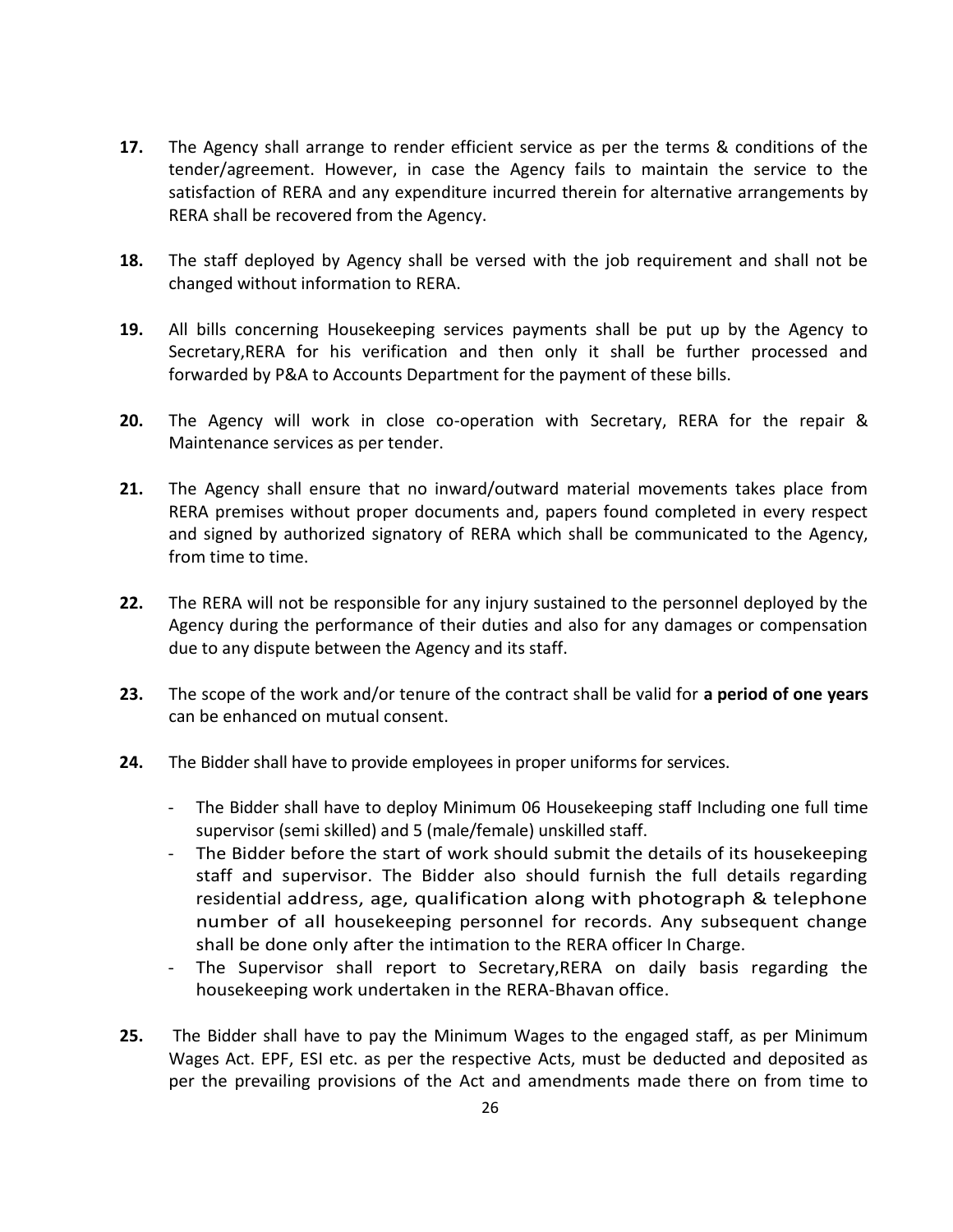time. The deployed staff would be the employees of the Bidder and they will no way be treated as the employees of RERA.

- **26.** The Bidder shall be responsible for compliance of all statutory obligations under Contract Labor (Regulations & Abolitions) Act, Minimum Wages Act, Service Tax Act, Payments of Wages Act or any other applicable law in force in India at the time of award of the contract or in future.
- **27.** The Bidder must pay its employees the wages as per the Minimum Wages Act as may be applicable from time to time. Non- compliance of this clause shall be sufficient reason for cancellation of the Contract and forfeiture of the security deposit. In support of the wages payment made as per Minimum Wages Act, the following document to be submitted along with each bill put up for payment to the Secretary,RERA .
	- Monthly Attendance Sheet
	- Wages payment sheet with Bank Account
	- Contributory Provident Fund, Work sheet with Challan
	- ESIC, Work sheet with Challan
	- Service Tax Challan
- **28.** The Bidder shall be responsible for depositing (in separate challans exclusively for the Man-Power deployed in RERA) Provident Fund, ESI Contribution, Service tax and other statuary charges payable and shall attach documentary proof of having deposited the same along with the bill of the following month. The amount deposited should exactly match the amount deducted from the Salary of its employees. Non-compliance of this condition will be a sufficient reason for withholding payment for that month.
- **29.** The Bidders are required to quote their rates as per the specification given in the Financial Bid. In case of Revision in Minimum Wages then RERA will reimburse the increased amount from time to time as per the revisions in the Minimum Wages Act on monthly basis on submission of separate bill for this purpose, over and above the monthly lump sum amount quoted by the Bidder in the Financial Bid, for revisions made in the Act from the date of the work order.
- **30.** Under exceptional circumstances RERA reserves the right to change any term and condition as and when warranted.

#### **31. TERMINATION OF CONTRACT**

- RERA may without prejudice, to any other remedy for breach of contract may terminate the contract in whole or in parts.
- If the contractor fails to provide service to the satisfaction of RERA within the period (S) specified in the contract or any extension there of granted by RERA.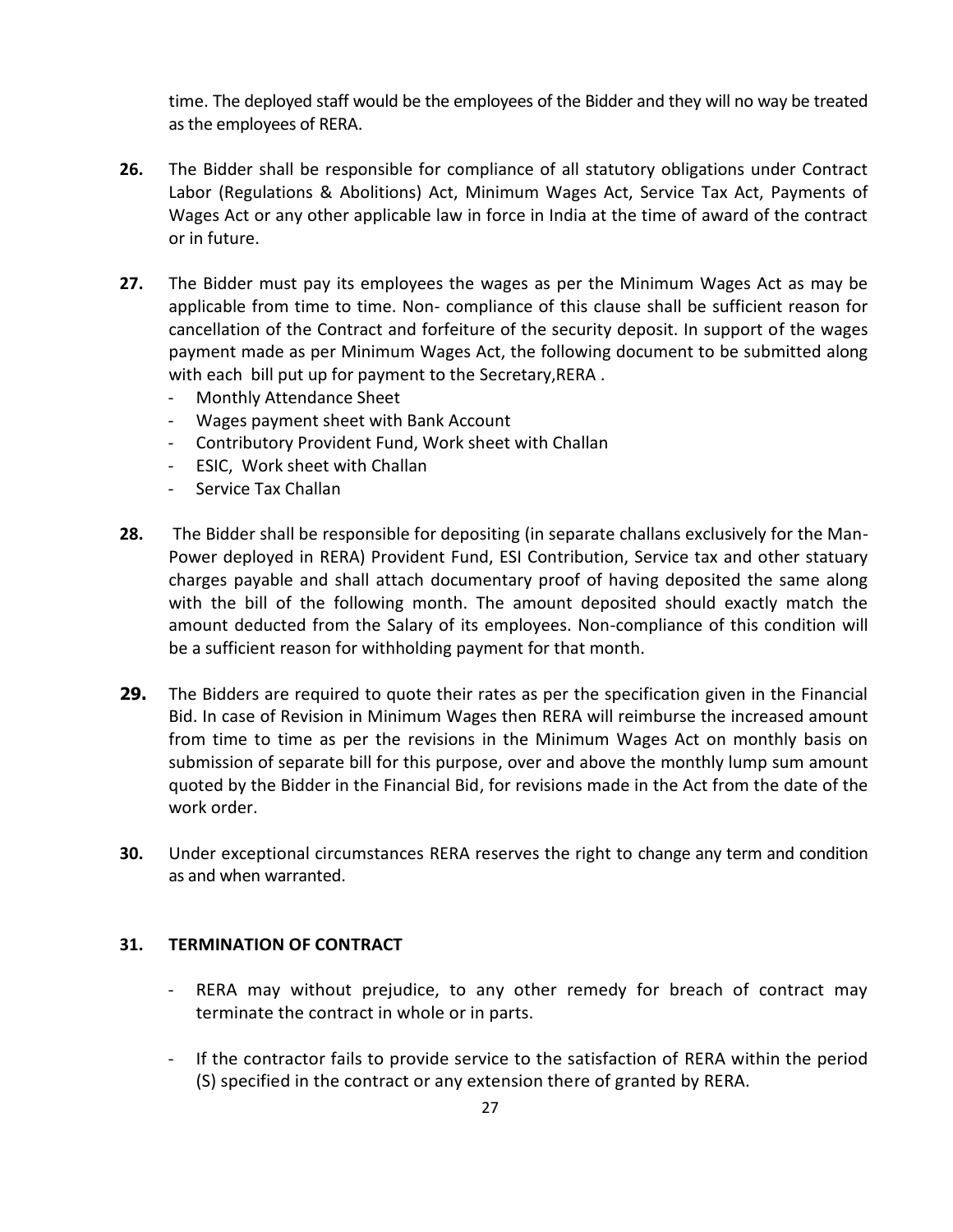- If the Contractor fails to perform any other obligation (s) under the contract.
- If the contractor does not follow the labour laws or other statutes in the matter.
- If the contractor, in either of the above circumstances, does not remedy his failure within a period of 15 days (or such longer period as the RERA may authorize in writing) after receipt of the default notice from the RERA.
- RERA may without prejudice, to other rights under law or the contractor provided service done at the risk and cost of the contractor, in above circumstances.
- In the event of such termination, the proportionate performance Guarantee/Security Deposit of the component of work terminated shall be forfeited completely.
- Depending upon the severity of negligence, RERA reserves the right to blacklist the Bidder/contractor from further participation in any of RERA tenders/Contracts. The decision of RERA shall be final in this regard.

# **32. SETOFF**

- Any sum of money due and payable to the contractor (including Performance/security deposit refundable to him) under this contractor may be appropriated by RERA and set off the same against any claim of RERA for payment of a sum- of money arising out of this contract or under any other contract made by contractor with RERA.

# **33. PENALTY**

- In case of failure to perform daily service or if the quality of services is not satisfactory no payment shall be made for such area including imposing a penalty of maximum of 10% of the daily approved rate. An additional penalty of Rs.100/- (Rupees One hundred only) per day per toilet block shall be imposed for failure to carry out daily housekeeping services or unsatisfactory services of toilets.
- For failure to perform weekly or fortnightly activities, a penalty @10% of the monthly final bill amount (arrived at after all deductions pertaining to the work) shall be imposed.
- If contractor fails to perform any of the activities as per agreement, then without prejudice to any penalty and recovery imposed, RERA may carry out such part of the work at the risk and cost of the contractor.
- Decision of designated officer of RERA for this purpose shall be final and binding upon contractor.